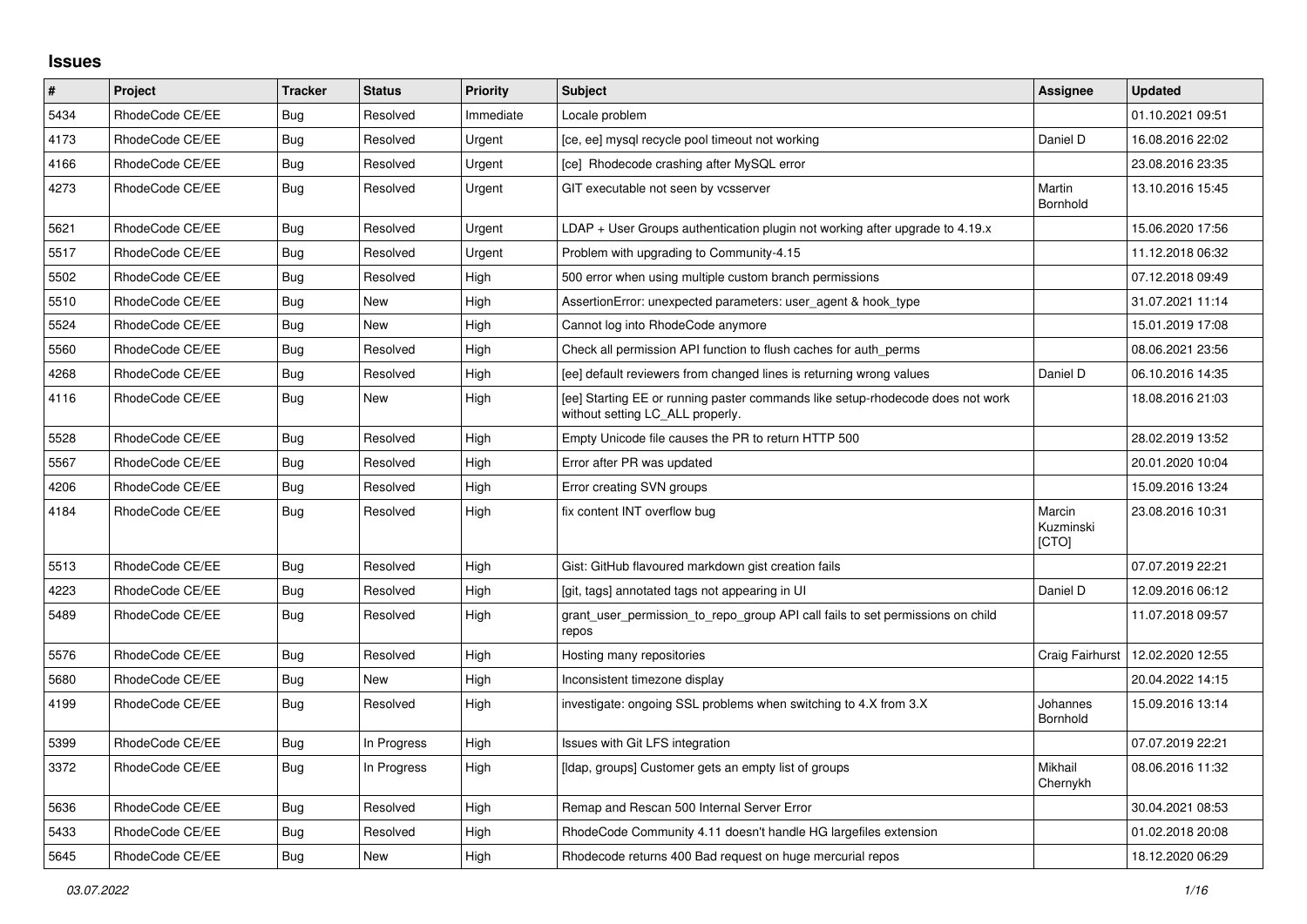| $\vert$ # | Project              | <b>Tracker</b> | <b>Status</b> | <b>Priority</b> | <b>Subject</b>                                                                                                                                                                       | Assignee                     | <b>Updated</b>   |
|-----------|----------------------|----------------|---------------|-----------------|--------------------------------------------------------------------------------------------------------------------------------------------------------------------------------------|------------------------------|------------------|
| 5604      | RhodeCode CE/EE      | <b>Bug</b>     | Resolved      | High            | Search error on second result page                                                                                                                                                   | Daniel D                     | 30.03.2020 16:01 |
| 4304      | RhodeCode CE/EE      | <b>Bug</b>     | Resolved      | High            | Search: Internal Server Error                                                                                                                                                        |                              | 26.11.2016 16:26 |
| 4233      | RhodeCode CE/EE      | Bug            | Resolved      | High            | slack, git push problem                                                                                                                                                              | Daniel D                     | 26.09.2016 11:56 |
| 5606      | RhodeCode CE/EE      | <b>Bug</b>     | Resolved      | High            | SVN + ssh subdirectory failure                                                                                                                                                       | Daniel D                     | 09.04.2020 03:29 |
| 5608      | RhodeCode CE/EE      | <b>Bug</b>     | Resolved      | High            | svn+ssh user set incorrectly                                                                                                                                                         | Daniel D                     | 31.03.2020 18:21 |
| 5436      | RhodeCode CE/EE      | <b>Bug</b>     | Resolved      | High            | Unable To Open Pull Request in 4.11.2                                                                                                                                                |                              | 14.02.2018 11:14 |
| 5622      | RhodeCode CE/EE      | Bug            | Resolved      | High            | Upgrade from 4.18.3 to 4.19.3 broke all PRs                                                                                                                                          |                              | 28.07.2020 16:44 |
| 5523      | RhodeCode CE/EE      | Bug            | Resolved      | High            | user from AD is asked to change his password when logs in.                                                                                                                           | Thierry<br>Wynsdau           | 28.05.2020 20:28 |
| 5519      | RhodeCode CE/EE      | <b>Bug</b>     | <b>New</b>    | High            | User unable to fork the repo despite setting Repository Forking to Disabled                                                                                                          |                              | 11.12.2018 22:21 |
| 5414      | RhodeCode CE/EE      | Bug            | New           | High            | When Opening New Pull Request, Target Revision Default Is Undesireable                                                                                                               |                              | 11.04.2018 23:20 |
| 5227      | RhodeCode CE/EE      | <b>Bug</b>     | New           | Normal          | 400 during a svn checkout, file with special chars                                                                                                                                   |                              | 23.02.2017 17:43 |
| 3549      | RhodeCode CE/EE      | <b>Bug</b>     | Resolved      | Normal          | [4.0.0 regression], file source links use last commit id instead of current commit id                                                                                                | Marcin<br>Kuzminski<br>[CTO] | 21.04.2016 16:10 |
| 4274      | RhodeCode CE/EE      | Bug            | Resolved      | Normal          | 500 error when push big objects                                                                                                                                                      |                              | 13.02.2017 19:53 |
| 5550      | RhodeCode CE/EE      | Bug            | New           | Normal          | 500 Internal Server Error   The server has either erred or is incapable of performing<br>the requested operation.                                                                    |                              | 18.04.2019 17:12 |
| 5218      | RhodeCode CE/EE      | Bug            | <b>New</b>    | Normal          | 500 when forking repository, when using special chars in password.                                                                                                                   |                              | 19.02.2017 21:46 |
| 4250      | RhodeCode CE/EE      | <b>Bug</b>     | Resolved      | Normal          | Adding a reviewer into existing PR doesn't set a reason.                                                                                                                             | Marcin<br>Kuzminski<br>[CTO] | 07.10.2016 20:05 |
| 5405      | RhodeCode CE/EE      | <b>Bug</b>     | New           | Normal          | Add repository from UI leads to HTTP/404                                                                                                                                             |                              | 28.11.2017 11:39 |
| 3987      | RhodeCode Appenlight | <b>Bug</b>     | <b>New</b>    | Normal          | adjust footer so it's consistent with the website footer                                                                                                                             |                              | 15.06.2016 10:20 |
| 4278      | RhodeCode CE/EE      | Bug            | Resolved      | Normal          | [admin] Clicking the save button in admin -> settings -> issue tracker leads to<br>exception if no patterns entered.                                                                 | Daniel D                     | 18.10.2016 13:38 |
| 5410      | RhodeCode CE/EE      | <b>Bug</b>     | New           | Normal          | After converting to CE, we get the following error when trying to view some repos in<br>the UI: "UnicodeDecodeError: 'ascii' codec can't decode byte" (full error in<br>Description) |                              | 25.01.2018 20:45 |
| 5556      | RhodeCode CE/EE      | <b>Bug</b>     | New           | Normal          | After upgrade RhodeCode Enterprise, pull request via API adds repo owner as<br>default reviewer                                                                                      |                              | 01.01.2020 13:09 |
| 3334      | RhodeCode CE/EE      | Bug            | New           | Normal          | Attempt to edit .coveragerc through the online file editor                                                                                                                           |                              | 17.03.2016 13:49 |
| 5587      | RhodeCode CE/EE      | Bug            | Resolved      | Normal          | Broken metatags in 4.18.1                                                                                                                                                            | Marcin Lulek                 | 29.01.2020 11:46 |
| 4271      | RhodeCode CE/EE      | Bug            | Resolved      | Normal          | Browsing new repository groups via SVN issue                                                                                                                                         | Martin<br>Bornhold           | 19.10.2016 11:11 |
| 5605      | RhodeCode CE/EE      | Bug            | Resolved      | Normal          | Cannot set subversion compatibility to 1.10                                                                                                                                          |                              | 30.03.2020 17:27 |
| 4091      | RhodeCode CE/EE      | <b>Bug</b>     | Resolved      | Normal          | [ce, ee] Redmine integration blocks for 30 seconds if redmine server not available                                                                                                   | Daniel D                     | 15.07.2016 12:26 |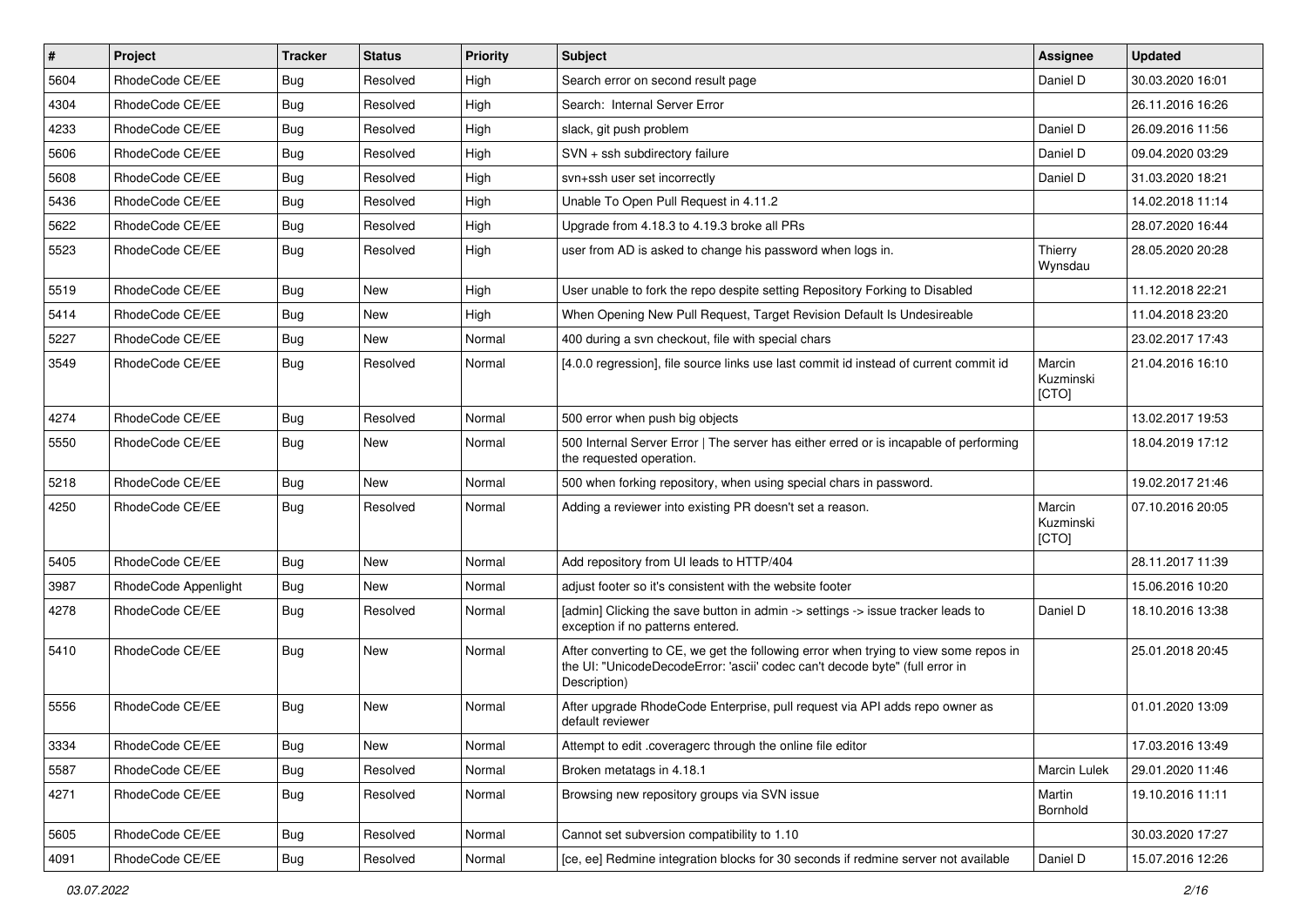| $\vert$ # | Project              | <b>Tracker</b> | <b>Status</b> | <b>Priority</b> | Subject                                                                                      | <b>Assignee</b>      | <b>Updated</b>                   |
|-----------|----------------------|----------------|---------------|-----------------|----------------------------------------------------------------------------------------------|----------------------|----------------------------------|
| 4092      | RhodeCode CE/EE      | Bug            | Feedback      | Normal          | [ce, ee] Redmine/JIRA integrations - smart commits                                           | Daniel D             | 21.07.2016 12:59                 |
| 4110      | RhodeCode CE/EE      | Bug            | In Progress   | Normal          | [ce, ee] repos can be named _admin, _static                                                  | Daniel D             | 20.07.2016 19:51                 |
| 4121      | RhodeCode CE/EE      | Bug            | Resolved      | Normal          | [ce, ee] server announcement has extra margin                                                |                      | Lisa Quatmann   26.09.2016 14:00 |
| 4208      | RhodeCode CE/EE      | Bug            | New           | Normal          | [ce, ee] test errors get hidden by error page                                                | Daniel D             | 14.09.2016 12:00                 |
| 3950      | RhodeCode CE/EE      | Bug            | Resolved      | Normal          | [ce, ee] trying to merge pr against a deleted branch/bookmark breaks the pr page             | Martin<br>Bornhold   | 27.10.2016 16:12                 |
| 4256      | RhodeCode CE/EE      | Bug            | <b>New</b>    | Normal          | [ce, ee, ux] Source code highlight colors conflict with red/green inserted/deleted<br>blocks | Daniel D             | 03.10.2016 05:00                 |
| 3963      | RhodeCode CE/EE      | Bug            | New           | Normal          | [ce] Getting a newly added repo via remap/rescan via api gives no data                       |                      | 27.05.2016 05:02                 |
| 3956      | RhodeCode CE/EE      | Bug            | New           | Normal          | [ce] - svn commit with all 'None' properties (author, message, etc.)                         |                      | 23.05.2016 17:22                 |
| 3971      | RhodeCode CE/EE      | Bug            | Resolved      | Normal          | [ce, vcs] Merge requests/Pull requests failing due to rebase problem                         | Johannes<br>Bornhold | 19.07.2016 15:54                 |
| 5490      | RhodeCode CE/EE      | <b>Bug</b>     | Resolved      | Normal          | Changes to repo group permissions via API are not audit logged                               |                      | 28.02.2019 13:52                 |
| 5461      | RhodeCode CE/EE      | Bug            | Resolved      | Normal          | Changes to user group permissions via API are not audit logged                               |                      | 30.08.2018 09:47                 |
| 5482      | RhodeCode CE/EE      | Bug            | Resolved      | Normal          | Changing a repo's 'Remote pull uri' in its Settings fails with 'No repo type specified'      |                      | 31.10.2018 08:37                 |
| 1404      | RhodeCode CE/EE      | Bug            | Resolved      | Normal          | clone of really huge git repo (4gb) causes pyro to explode                                   |                      | 07.02.2017 14:52                 |
| 5654      | RhodeCode CE/EE      | Bug            | New           | Normal          | Comment formatting broken when containing @ in a code block                                  |                      | 24.02.2021 12:10                 |
| 5371      | RhodeCode CE/EE      | Bug            | <b>New</b>    | Normal          | Comment times in Pull Requests are off by 1 day                                              |                      | 10.04.2018 15:11                 |
| 5557      | RhodeCode CE/EE      | Bug            | Resolved      | Normal          | Consider removing slashes from the RSS feed names                                            |                      | 31.10.2019 19:54                 |
| 5462      | RhodeCode CE/EE      | Bug            | New           | Normal          | create_repo api fails with celery enabled                                                    |                      | 10.07.2018 17:49                 |
| 5623      | RhodeCode CE/EE      | Bug            | Resolved      | Normal          | Credentials for remote repository URL leaking in Repository Header                           |                      | 22.07.2020 00:47                 |
| 5594      | RhodeCode CE/EE      | Bug            | Resolved      | Normal          | Credentials in Repository Settings for Pull requests are exposed                             |                      | 28.05.2020 20:25                 |
| 5679      | RhodeCode CE/EE      | Bug            | New           | Normal          | Data directory continues to grow until it fills disk partition                               |                      | 25.04.2022 11:42                 |
| 5629      | RhodeCode CE/EE      | Bug            | New           | Normal          | Diff truncated on small files                                                                |                      | 21.07.2020 08:58                 |
| 4675      | RhodeCode CE/EE      | Bug            | Resolved      | Normal          | Disk free inodes are displayed incorrectly                                                   |                      | 13.12.2016 22:41                 |
| 4224      | RhodeCode CE/EE      | Bug            | Resolved      | Normal          | [docs] update docs re: removing old instances when switching editions                        | Lisa Quatmann        | 11.10.2016 15:36                 |
| 5153      | Documentation        | Bug            | Resolved      | Normal          | Documentation: /tmp permissions                                                              |                      | 04.01.2017 13:02                 |
| 3382      | RhodeCode CE/EE      | Bug            | <b>New</b>    | Normal          | download superrepo with subrepos                                                             |                      | 25.03.2016 01:30                 |
| 3351      | RhodeCode CE/EE      | Bug            | New           | Normal          | Duplicate IP whitelist entry shows error flash                                               |                      | 21.03.2016 15:54                 |
| 3994      | RhodeCode Appenlight | Bug            | New           | Normal          | during setup, user is given option to make admin account even if one does not exist          |                      | 08.06.2016 12:44                 |
| 4296      | RhodeCode CE/EE      | Bug            | Resolved      | Normal          | [ee] Can not create pull requests with reviewers.                                            | Daniel D             | 07.11.2016 21:17                 |
| 5381      | RhodeCode CE/EE      | Bug            | Resolved      | Normal          | Email integration changeset links invalid                                                    |                      | 06.09.2017 12:29                 |
| 5530      | RhodeCode CE/EE      | Bug            | Resolved      | Normal          | Email integration has incorrect url                                                          |                      | 09.02.2019 10:33                 |
| 5304      | RhodeCode CE/EE      | <b>Bug</b>     | Resolved      | Normal          | Email template not correct                                                                   |                      | 31.10.2018 08:36                 |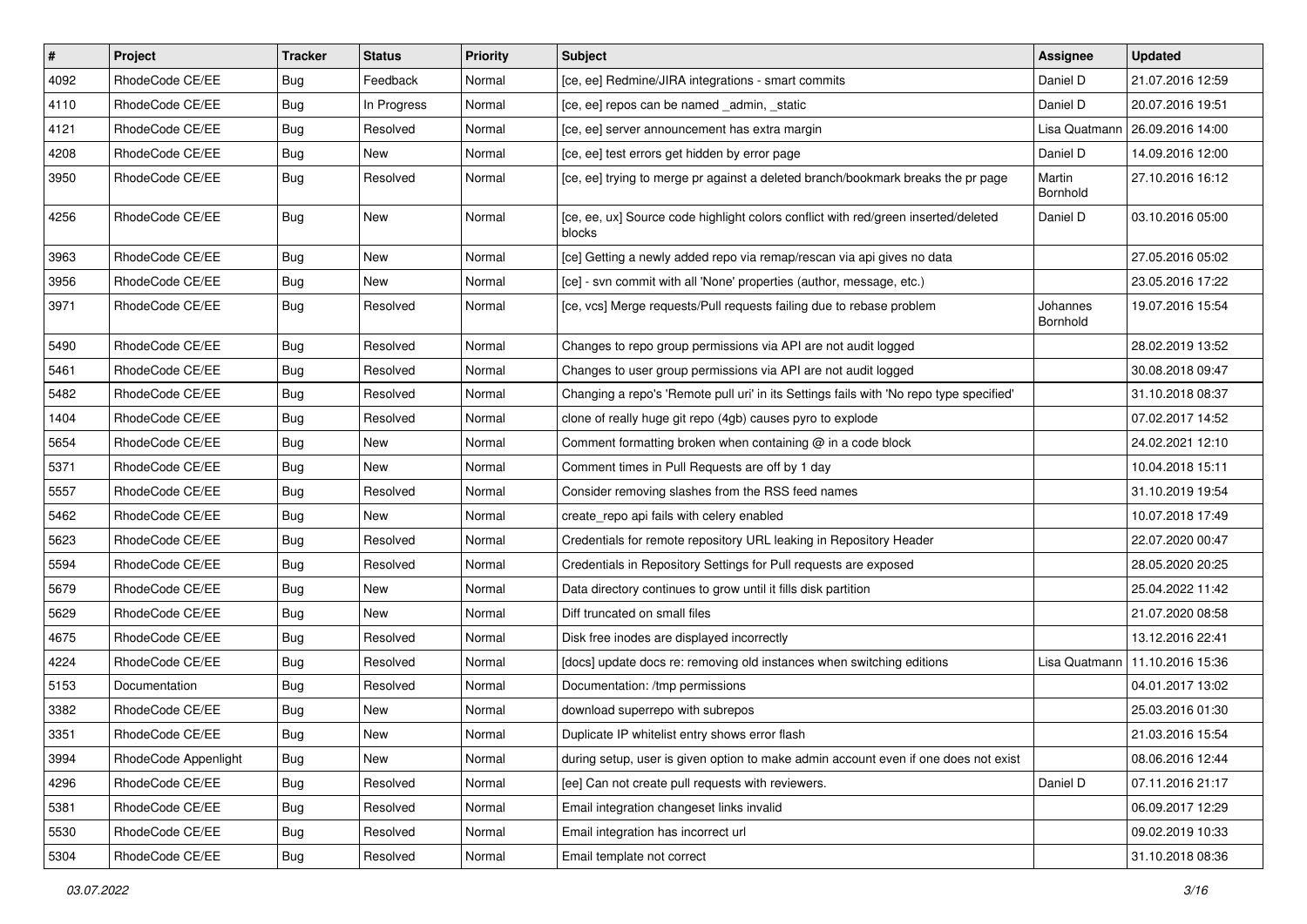| $\pmb{\#}$ | Project              | <b>Tracker</b> | <b>Status</b> | <b>Priority</b> | <b>Subject</b>                                                                                           | Assignee                     | <b>Updated</b>                   |
|------------|----------------------|----------------|---------------|-----------------|----------------------------------------------------------------------------------------------------------|------------------------------|----------------------------------|
| 4036       | RhodeCode CE/EE      | Bug            | Resolved      | Normal          | encrypted clone_uri can throw unicodeerror after key change                                              | Marcin<br>Kuzminski<br>[CTO] | 27.06.2016 19:38                 |
| 4266       | RhodeCode CE/EE      | Bug            | Resolved      | Normal          | Error 500 on integrations page after setting up Webhook                                                  |                              | 17.10.2016 15:35                 |
| 5656       | RhodeCode CE/EE      | Bug            | Resolved      | Normal          | Error for branch permission page                                                                         |                              | 30.04.2021 08:53                 |
| 5657       | RhodeCode CE/EE      | <b>Bug</b>     | New           | Normal          | Error in maintenance page                                                                                |                              | 30.03.2021 15:09                 |
| 5376       | RhodeCode CE/EE      | <b>Bug</b>     | Resolved      | Normal          | error: pretxnchangegroup.acl hook failed: acl: user "" denied on branch "default"                        |                              | 16.08.2017 19:45                 |
| 5444       | RhodeCode CE/EE      | Bug            | Resolved      | Normal          | Error while creating a pull request on a Mercurial repository                                            |                              | 17.04.2018 22:29                 |
| 3989       | RhodeCode Appenlight | Bug            | Resolved      | Normal          | even up report spacing                                                                                   |                              | 21.06.2016 18:55                 |
| 5553       | RhodeCode CE/EE      | <b>Bug</b>     | <b>New</b>    | Normal          | Exceptions Tracker - Exception ID: 140095575901360 after upgrade to the lastes<br>version                | Thierry<br>Wynsdau           | 10.07.2019 10:33                 |
| 4035       | RhodeCode CE/EE      | Bug            | In Progress   | Normal          | failed to create whoosh index                                                                            | Marcin<br>Kuzminski<br>[CTO] | 06.07.2016 00:04                 |
| 5625       | Documentation        | Bug            | <b>New</b>    | Normal          | Feedback on RhodeCode Full-text search docs                                                              |                              | 02.07.2020 19:22                 |
| 5610       | RhodeCode CE/EE      | <b>Bug</b>     | Resolved      | Normal          | Files navigation looses the at= <name> marker</name>                                                     | Daniel D                     | 03.10.2021 23:23                 |
| 4109       | RhodeCode CE/EE      | <b>Bug</b>     | <b>New</b>    | Normal          | [files] The "switch to commit" widget is broken after using browser back button                          |                              | 17.04.2018 21:50                 |
| 5213       | RhodeCode CE/EE      | Bug            | Resolved      | Normal          | Fixing Apache Proxy timeout issues                                                                       |                              | 14.02.2017 09:44                 |
| 4254       | RhodeCode CE/EE      | <b>Bug</b>     | Resolved      | Normal          | [frontend] 500 Internal Server Error with i18n-ed pages                                                  | Lisa Quatmann                | 30.09.2016 14:38                 |
| 3488       | RhodeCode CE/EE      | Bug            | Resolved      | Normal          | [frontend, styling] update icon font                                                                     |                              | Lisa Quatmann   04.10.2016 13:27 |
| 4277       | RhodeCode CE/EE      | Bug            | Resolved      | Normal          | [frontend] System info page does not work correctly in safari.                                           | Martin<br>Bornhold           | 04.11.2016 12:08                 |
| 5662       | RhodeCode CE/EE      | Bug            | <b>New</b>    | Normal          | Full text search not working due to crash in whoosh                                                      |                              | 07.06.2022 08:31                 |
| 5257       | RhodeCode CE/EE      | Bug            | New           | Normal          | Git repository with big binary file provokes error and strange behavior/memory leak<br>of RH.            | Marcin<br>Kuzminski<br>[CTO] | 23.03.2017 22:02                 |
| 5500       | RhodeCode CE/EE      | Bug            | New           | Normal          | How to enable/set "RC SKIP HOOKS" to disable svn hooks?                                                  |                              | 02.10.2018 07:45                 |
| 5627       | Documentation        | Bug            | New           | Normal          | Immediate re-run of rhodecode-index throws warnings on some repos (and suggests<br>rebuild from scratch) |                              | 02.07.2020 19:41                 |
| 5535       | RhodeCode Control    | <b>Bug</b>     | New           | Normal          | improper rollback on upgrade failure                                                                     |                              | 09.02.2019 21:12                 |
| 5630       | RhodeCode CE/EE      | Bug            | New           | Normal          | Inline comments do not follow the line of code                                                           |                              | 21.07.2020 11:25                 |
| 5248       | Documentation        | <b>Bug</b>     | New           | Normal          | Installation of rhodecode-tools                                                                          |                              | 16.03.2017 16:35                 |
| 5406       | RhodeCode CE/EE      | Bug            | New           | Normal          | <b>Installer Fails</b>                                                                                   |                              | 01.12.2017 11:52                 |
| 4285       | RhodeCode CE/EE      | Bug            | New           | Normal          | Intermittent error while trying to create or fork a repository                                           |                              | 17.10.2016 22:42                 |
| 5457       | RhodeCode CE/EE      | Bug            | Resolved      | Normal          | Internal server error on full-text search settings page with Elasticsearch                               |                              | 16.04.2018 09:08                 |
| 5538       | RhodeCode CE/EE      | <b>Bug</b>     | New           | Normal          | internal server error (UnicodeDecodeError) during rhodecode-index request                                |                              | 20.02.2019 14:43                 |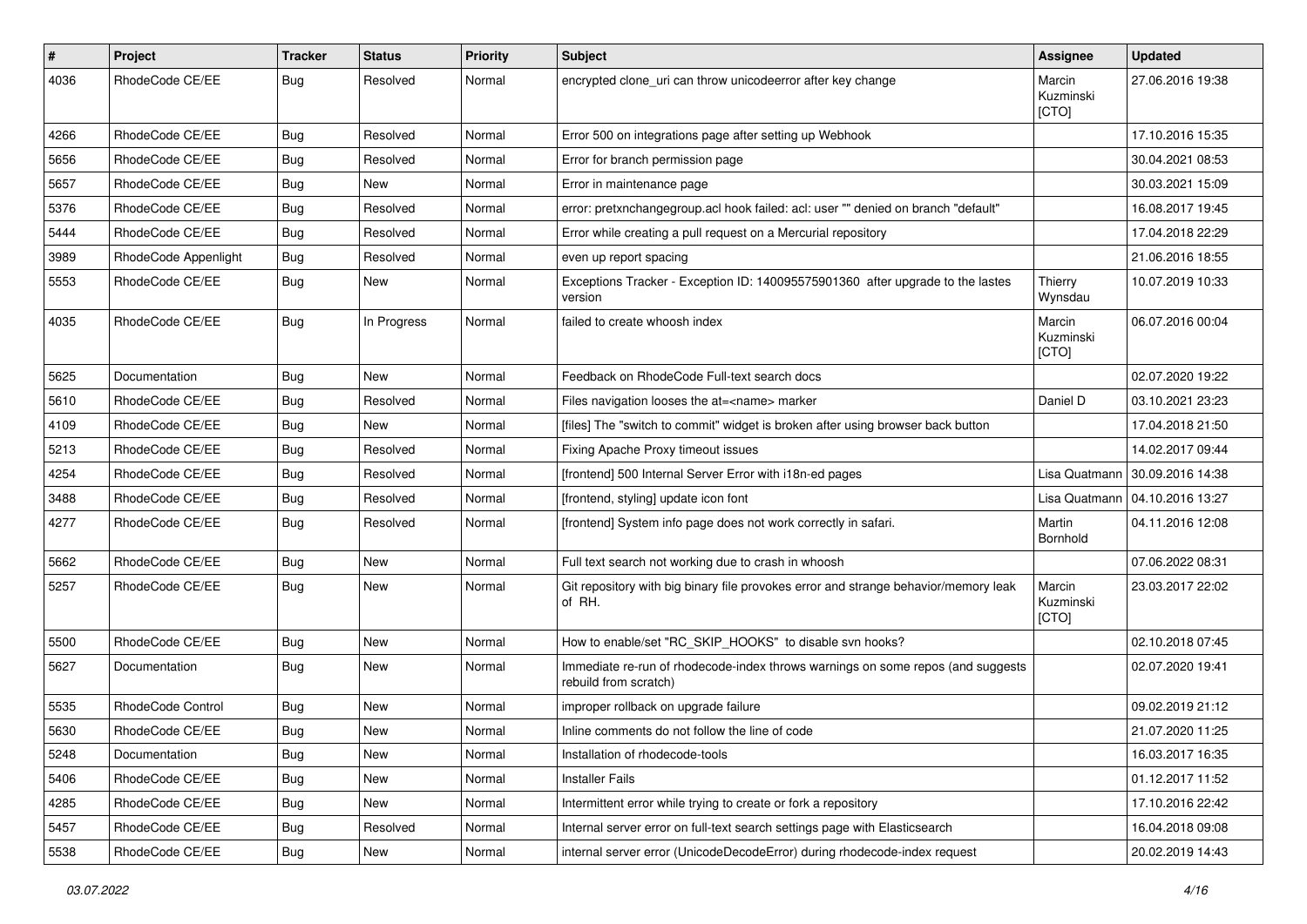| $\vert$ # | Project         | <b>Tracker</b> | <b>Status</b> | <b>Priority</b> | <b>Subject</b>                                                                                                                       | <b>Assignee</b>              | <b>Updated</b>   |
|-----------|-----------------|----------------|---------------|-----------------|--------------------------------------------------------------------------------------------------------------------------------------|------------------------------|------------------|
| 4306      | RhodeCode CE/EE | Bug            | Resolved      | Normal          | Issue to push file with character # on a SVN                                                                                         |                              | 03.04.2017 16:44 |
| 5379      | RhodeCode CE/EE | Bug            | Resolved      | Normal          | Journal RSS feed errors                                                                                                              |                              | 01.09.2017 16:40 |
| 5579      | RhodeCode CE/EE | Bug            | Resolved      | Normal          | JS bug when a commit message can be parsed as a number                                                                               | Daniel D                     | 20.01.2020 10:04 |
| 5297      | RhodeCode CE/EE | <b>Bug</b>     | Resolved      | Normal          | Locale fails on a SuSE system                                                                                                        |                              | 31.10.2018 08:36 |
| 5682      | RhodeCode CE/EE | Bug            | <b>New</b>    | Normal          | Login Page stuck until page is refreshed                                                                                             |                              | 30.06.2022 20:31 |
| 5555      | RhodeCode CE/EE | Bug            | Resolved      | Normal          | Making Repository Public does not update the Default User Permissions                                                                |                              | 28.05.2020 20:26 |
| 5507      | RhodeCode CE/EE | Bug            | Resolved      | Normal          | Markdown rendering needs improvement                                                                                                 |                              | 15.08.2019 15:40 |
| 5551      | Documentation   | Bug            | <b>New</b>    | Normal          | Mention LargeFile and LFS in the Backup page                                                                                         |                              | 21.04.2019 20:58 |
| 5669      | RhodeCode CE/EE | <b>Bug</b>     | Resolved      | Normal          | Mercurial commit messages doesn't show cyrillic symbols                                                                              |                              | 01.10.2021 10:39 |
| 5545      | RhodeCode CE/EE | Bug            | <b>New</b>    | Normal          | Merge commit to contain the username/reponame of the origin                                                                          |                              | 28.02.2019 13:46 |
| 5632      | RhodeCode CE/EE | Bug            | New           | Normal          | Missing Parent Folder for Personal Repo lacks proper handling                                                                        |                              | 03.08.2020 07:56 |
| 5633      | RhodeCode CE/EE | Bug            | Resolved      | Normal          | Moderately large pull requests fail because inefficient use of reviewer_data_json<br>column in pull_requests table                   |                              | 12.10.2020 23:13 |
| 5655      | RhodeCode CE/EE | Bug            | Resolved      | Normal          | New public gist's id is always auto generated                                                                                        |                              | 01.07.2021 12:06 |
| 2264      | RhodeCode CE/EE | Bug            | Resolved      | Normal          | New user password change doesn't actually require a password change.                                                                 |                              | 12.08.2016 16:01 |
| 5164      | RhodeCode CE/EE | Bug            | Resolved      | Normal          | non-web calls are leaking session objects                                                                                            |                              | 13.01.2017 01:30 |
| 5505      | RhodeCode CE/EE | Bug            | Resolved      | Normal          | Notification emails from RhodeCode is garbled in Outlook 2016 web client                                                             |                              | 07.12.2018 09:49 |
| 3483      | RhodeCode CE/EE | Bug            | New           | Normal          | oauth: disable 3rd party registration if RhodeCode registration is disabled                                                          | Marcin<br>Kuzminski<br>[CTO] | 13.04.2016 12:13 |
| 3923      | RhodeCode CE/EE | Bug            | New           | Normal          | odd exception on running internal-code                                                                                               |                              | 09.08.2016 10:54 |
| 5337      | RhodeCode CE/EE | Bug            | Resolved      | Normal          | Possible memory leak after few Git Pull Requests                                                                                     |                              | 08.08.2017 13:08 |
| 3250      | RhodeCode CE/EE | Bug            | <b>New</b>    | Normal          | Posting a comment message is very slow !                                                                                             |                              | 17.03.2016 12:57 |
| 5347      | Documentation   | Bug            | <b>New</b>    | Normal          | Post Install steps should include Apache or Nginx setup.                                                                             |                              | 06.07.2017 10:23 |
| 5515      | RhodeCode CE/EE | <b>Bug</b>     | Resolved      | Normal          | PR default reviewer is incorrect                                                                                                     |                              | 28.02.2019 13:52 |
| 5561      | RhodeCode CE/EE | Bug            | Resolved      | Normal          | PR diff doesn't update when target changes                                                                                           |                              | 21.05.2020 11:53 |
| 5644      | RhodeCode CE/EE | Bug            | New           | Normal          | PR inks to comments not working if files are collapsed                                                                               |                              | 02.12.2020 10:42 |
| 5628      | Documentation   | Bug            | New           | Normal          | Problems with SSH Connection docs                                                                                                    |                              | 06.05.2022 21:14 |
| 5521      | RhodeCode CE/EE | <b>Bug</b>     | Resolved      | Normal          | Proxing SVN http requests does not work when using prefix for rhodecode.                                                             |                              | 28.02.2019 13:52 |
| 5590      | RhodeCode CE/EE | <b>Bug</b>     | New           | Normal          | Pull Request creation takes 2 minutes                                                                                                |                              | 28.05.2020 20:48 |
| 5596      | RhodeCode CE/EE | <b>Bug</b>     | Resolved      | Normal          | Pull Request duplicated after description edit                                                                                       |                              | 14.04.2020 13:28 |
| 5651      | RhodeCode CE/EE | <b>Bug</b>     | Resolved      | Normal          | Pull requests can get stuck if the diff is too large (it was created by mistake but we<br>can't open it to delete it)                |                              | 30.04.2021 08:53 |
| 5652      | RhodeCode CE/EE | <b>Bug</b>     | Resolved      | Normal          | Pull Requests: when title and descriptions contains character [] {} and () index out of<br>bound when attempting to comment/approve. |                              | 30.04.2021 08:53 |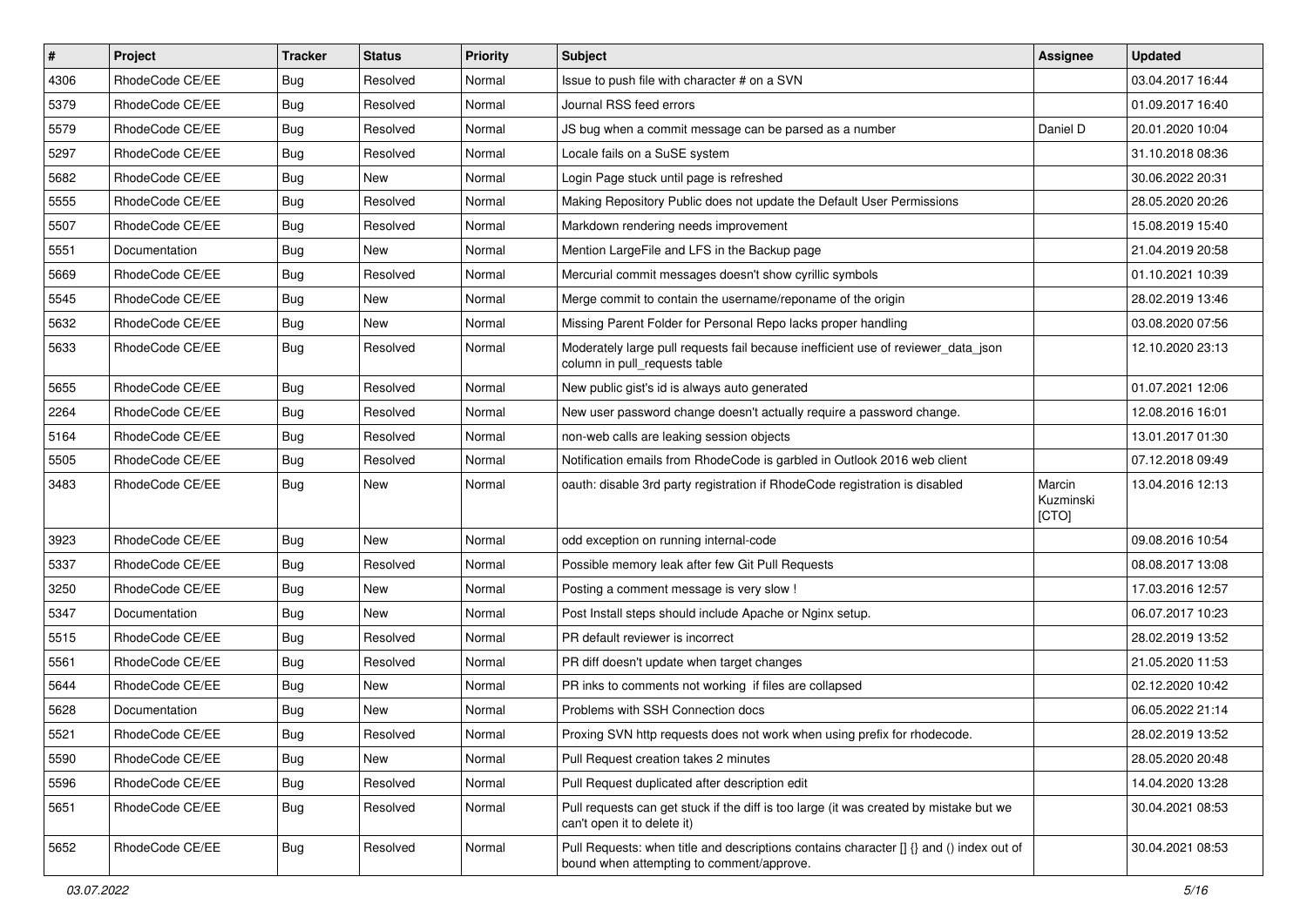| $\pmb{\#}$ | <b>Project</b>       | <b>Tracker</b> | <b>Status</b> | <b>Priority</b> | <b>Subject</b>                                                                                              | Assignee                     | <b>Updated</b>   |
|------------|----------------------|----------------|---------------|-----------------|-------------------------------------------------------------------------------------------------------------|------------------------------|------------------|
| 5634       | RhodeCode CE/EE      | Bug            | Resolved      | Normal          | Quick Search Toolbar bugs out if pull request contains unicode double quote<br>character "                  |                              | 12.10.2020 23:13 |
| 5494       | RhodeCode CE/EE      | Bug            | New           | Normal          | rccontrol's python package management causes slow VCS SSH                                                   |                              | 02.04.2019 11:56 |
| 5501       | RhodeCode Control    | <b>Bug</b>     | New           | Normal          | rccontrol throwing rccontrol.lib.exceptions.SupervisorFailedToStart                                         |                              | 19.05.2022 19:32 |
| 4279       | RhodeCode CE/EE      | Bug            | Resolved      | Normal          | re-captcha validation is broken                                                                             | Martin<br>Bornhold           | 26.10.2016 22:27 |
| 5571       | RhodeCode CE/EE      | <b>Bug</b>     | Resolved      | Normal          | redmine does not work with firefox any more                                                                 |                              | 25.10.2019 12:38 |
| 5620       | RhodeCode CE/EE      | Bug            | Resolved      | Normal          | Regression of mail rendering in Thunderbird                                                                 |                              | 15.06.2020 16:45 |
| 5664       | RhodeCode CE/EE      | Bug            | New           | Normal          | Regression: When assigning permissions, cannot see own group in auto-complete<br>without special conditions |                              | 29.07.2021 10:49 |
| 5570       | RhodeCode CE/EE      | <b>Bug</b>     | New           | Normal          | Remap repositories always fail in RhodeCode community                                                       |                              | 04.10.2019 14:50 |
| 5509       | RhodeCode CE/EE      | Bug            | New           | Normal          | Remove `!important attributes` from UI elements                                                             |                              | 07.12.2018 07:40 |
| 5380       | RhodeCode CE/EE      | Bug            | Resolved      | Normal          | repo commits pageintion error                                                                               |                              | 06.09.2017 19:16 |
| 5670       | RhodeCode CE/EE      | Bug            | New           | Normal          | Repo-level administrators can usurp owner of repoistory                                                     |                              | 01.12.2021 16:18 |
| 3991       | RhodeCode Appenlight | Bug            | Resolved      | Normal          | report logs need upper margin                                                                               |                              | 21.06.2016 18:55 |
| 5540       | RhodeCode CE/EE      | Bug            | New           | Normal          | Rhode Code 4.15.2 VCS Caching(?) behaviour                                                                  |                              | 25.02.2019 17:01 |
| 5450       | RhodeCode Tools      | Bug            | New           | Normal          | rhodecode-api get license info no longer works                                                              |                              | 17.07.2018 15:01 |
| 4178       | RhodeCode CE/EE      | Bug            | Resolved      | Normal          | RhodeCode EE OVA VM wont run on a ESX 6.0 host                                                              | Marcin<br>Kuzminski<br>[CTO] | 15.09.2016 13:25 |
| 5531       | RhodeCode Tools      | Bug            | New           | Normal          | rhodecode-index: default cli opts overwrite given mapping file                                              |                              | 17.07.2020 17:36 |
| 5619       | RhodeCode CE/EE      | <b>Bug</b>     | Resolved      | Normal          | Setting Landing Commit to SVN Trunk results in Files tab hitting a 404                                      |                              | 04.06.2020 23:51 |
| 5512       | RhodeCode CE/EE      | Bug            | <b>New</b>    | Normal          | Show commit phase in summary view                                                                           |                              | 09.11.2018 21:37 |
| 4676       | RhodeCode CE/EE      | Bug            | Resolved      | Normal          | Some admin passwords can make installation fail                                                             |                              | 16.12.2016 16:16 |
| 3990       | RhodeCode Appenlight | Bug            | New           | Normal          | some dashboard builder buttons are up against fields                                                        |                              | 07.06.2016 12:01 |
| 5569       | RhodeCode CE/EE      | Bug            | Resolved      | Normal          | SshWrapper error                                                                                            |                              | 21.01.2020 02:02 |
| 3922       | RhodeCode CE/EE      | Bug            | New           | Normal          | svn backend returns different diff to git/hg backends                                                       |                              | 11.05.2016 14:29 |
| 5599       | RhodeCode CE/EE      | <b>Bug</b>     | Resolved      | Normal          | SVN navigation to trunk fails                                                                               | Daniel D                     | 04.04.2020 11:21 |
| 4089       | RhodeCode CE/EE      | <b>Bug</b>     | Resolved      | Normal          | svn repository does not exist                                                                               |                              | 12.06.2018 12:29 |
| 3022       | RhodeCode CE/EE      | <b>Bug</b>     | New           | Normal          | SVN support with repositories groups                                                                        |                              | 26.07.2016 18:25 |
| 3357       | RhodeCode CE/EE      | <b>Bug</b>     | Resolved      | Normal          | switch to sometimes fails to load files metadata                                                            |                              | 30.03.2016 10:56 |
| 4276       | RhodeCode CE/EE      | Bug            | Resolved      | Normal          | System info page uses mercurial/git versions from RhodeCode instead of VCSServer   Marcin                   | Kuzminski<br>[CTO]           | 14.11.2016 21:19 |
| 3986       | RhodeCode Appenlight | <b>Bug</b>     | New           | Normal          | table headers should be left aligned                                                                        |                              | 07.06.2016 11:53 |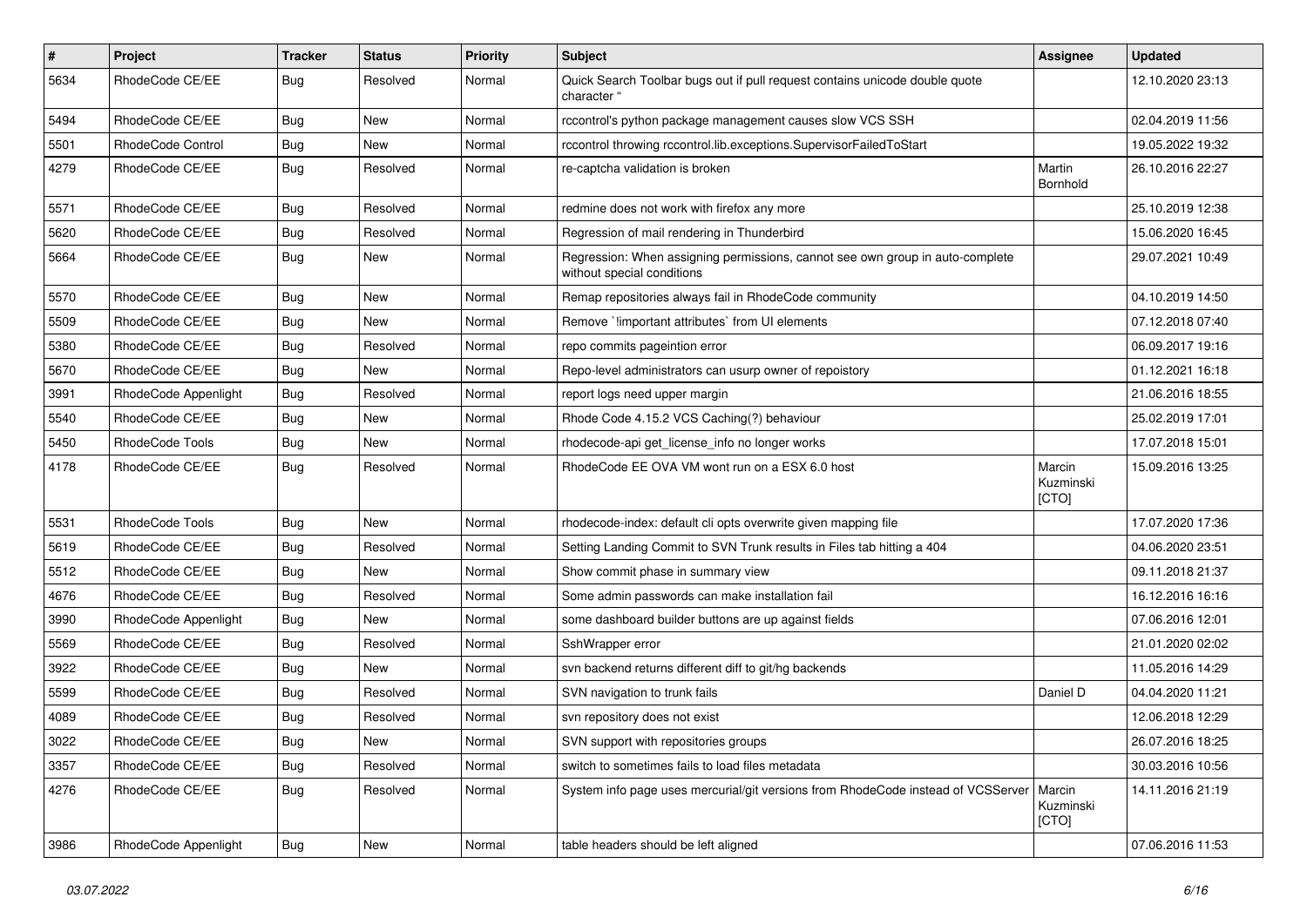| $\vert$ # | Project              | <b>Tracker</b> | <b>Status</b> | <b>Priority</b> | Subject                                                                                   | <b>Assignee</b>              | <b>Updated</b>   |
|-----------|----------------------|----------------|---------------|-----------------|-------------------------------------------------------------------------------------------|------------------------------|------------------|
| 5277      | RhodeCode CE/EE      | Bug            | Resolved      | Normal          | table id=user list table - Ajax error                                                     |                              | 13.04.2017 01:04 |
| 5649      | RhodeCode CE/EE      | Bug            | New           | Normal          | test-file-upload                                                                          |                              | 17.12.2020 23:08 |
| 4190      | RhodeCode CE/EE      | Bug            | New           | Normal          | [tests] fix or remove rst xss inline test                                                 |                              | 22.08.2016 12:15 |
| 4189      | RhodeCode CE/EE      | Bug            | New           | Normal          | [tests, git] count of commit ids is different for git than hg when comparing remote       |                              | 22.08.2016 12:34 |
| 4188      | RhodeCode CE/EE      | <b>Bug</b>     | <b>New</b>    | Normal          | [tests, svn] changeset tests produce different results for svn                            |                              | 22.08.2016 09:54 |
| 4090      | RhodeCode CE/EE      | Bug            | Resolved      | Normal          | test ticket                                                                               |                              | 09.03.2021 20:39 |
| 3555      | RhodeCode CE/EE      | Bug            | Resolved      | Normal          | Then disabled repo location change the panel should explicitly state that it's disabled   |                              | 25.04.2016 10:34 |
| 5624      | RhodeCode CE/EE      | Bug            | New           | Normal          | Timeout when trying to test SMTP email configuration                                      |                              | 01.07.2020 20:01 |
| 5559      | RhodeCode CE/EE      | Bug            | New           | Normal          | Timezone handling issue on repos list                                                     |                              | 07.07.2019 22:19 |
| 4255      | RhodeCode CE/EE      | Bug            | New           | Normal          | [translation, i18n] translation not being applied to integrations pages                   |                              | 30.09.2016 15:56 |
| 5547      | RhodeCode CE/EE      | Bug            | New           | Normal          | UI not consistent between Firefox and Chrome                                              |                              | 01.03.2019 23:35 |
| 5672      | RhodeCode CE/EE      | Bug            | New           | Normal          | Unable to browse git repository folders with # in names                                   |                              | 16.12.2021 18:13 |
| 5475      | RhodeCode CE/EE      | Bug            | <b>New</b>    | Normal          | Unable to locate user in OpenLDAP directory via Idaps                                     |                              | 08.06.2018 20:06 |
| 5348      | Documentation        | <b>Bug</b>     | New           | Normal          | Uninstall documentaion missing some steps                                                 |                              | 06.07.2017 10:25 |
| 5259      | RhodeCode CE/EE      | Bug            | Resolved      | Normal          | user-journal storage changes                                                              |                              | 12.04.2017 00:04 |
| 3939      | RhodeCode CE/EE      | Bug            | New           | Normal          | [ux] changelog filter blank after going back in browser                                   |                              | 18.05.2016 14:50 |
| 3441      | RhodeCode CE/EE      | Bug            | New           | Normal          | [ux] clicking on line in file view scrolls to that line                                   |                              | 05.04.2016 13:35 |
| 4065      | RhodeCode CE/EE      | Bug            | Resolved      | Normal          | [ux, login] 404 on login after comment attempt                                            | Marcin<br>Kuzminski<br>[CTO] | 04.07.2016 00:40 |
| 5266      | RhodeCode CE/EE      | Bug            | Resolved      | Normal          | Validate if changes in target branches get's propagated on Pull request updates           |                              | 05.04.2017 18:10 |
| 5492      | RhodeCode CE/EE      | Bug            | New           | Normal          | VCSServer + SVN 1.10                                                                      |                              | 26.07.2018 15:01 |
| 4247      | RhodeCode CE/EE      | Bug            | Resolved      | Normal          | [vcs] Using current time as timestamp during archive creating leads to changing<br>hashes | Martin<br>Bornhold           | 28.09.2016 12:07 |
| 5412      | RhodeCode CE/EE      | Bug            | Resolved      | Normal          | Webhook for "pullrequest commented" event returns incomplete data                         |                              | 27.02.2018 18:00 |
| 5471      | RhodeCode CE/EE      | <b>Bug</b>     | <b>New</b>    | Normal          | Webhook integration failing: need more than 3 values to unpack                            |                              | 01.06.2018 02:26 |
| 5210      | RhodeCode CE/EE      | Bug            | Resolved      | Normal          | webook problems                                                                           |                              | 13.02.2017 19:43 |
| 5506      | RhodeCode CE/EE      | Bug            | New           | Normal          | Web UI fonts are not looking good and is difficult to read for people with low vision     |                              | 26.10.2018 09:38 |
| 5626      | RhodeCode CE/EE      | Bug            | New           | Normal          | Whoosh full-text indexing is fully indexing all repos, not recognizing forks              |                              | 02.07.2020 19:24 |
| 5573      | RhodeCode CE/EE      | Bug            | Resolved      | Normal          | Wrong notification Base Url for Email-Integrations                                        |                              | 16.01.2020 08:53 |
| 5588      | RhodeCode CE/EE      | <b>Bug</b>     | New           | Normal          | wrong rendering of issue tracker pattern                                                  |                              | 29.01.2020 11:24 |
| 5518      | RhodeCode CE/EE      | Bug            | Resolved      | Normal          | Zero-sized files in /rhodecode/config/rcextensions/examples                               |                              | 21.01.2020 02:18 |
| 5342      | RhodeCode Appenlight | Bug            | New           | Low             | Broken link [Applications Modify application]                                             |                              | 21.06.2017 21:21 |
| 4040      | RhodeCode CE/EE      | <b>Bug</b>     | New           | Low             | [ce, ee] logout when logged out causes 403 Cross-site request forgery detected            |                              | 23.06.2016 13:40 |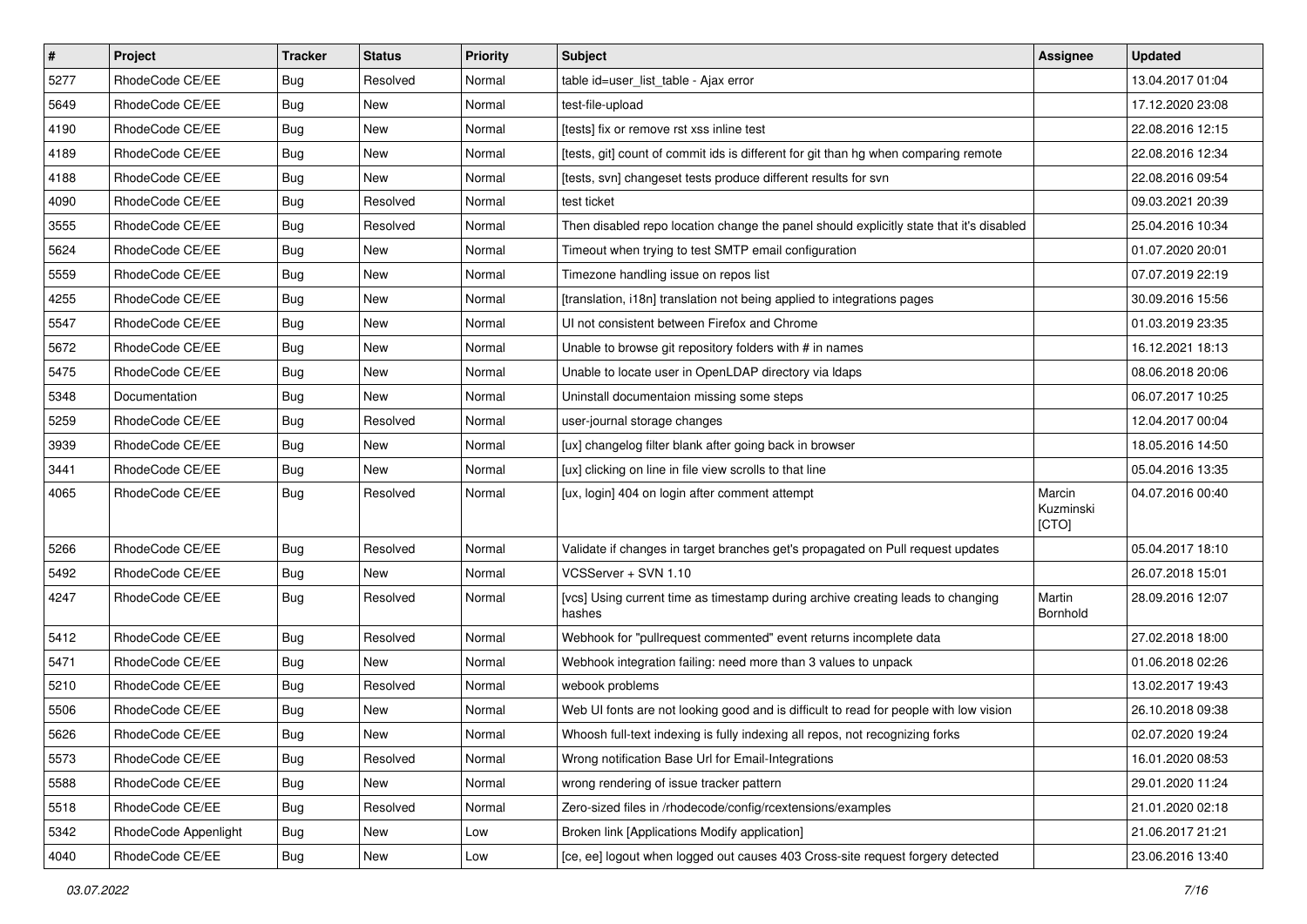| $\vert$ # | Project              | <b>Tracker</b> | <b>Status</b> | <b>Priority</b> | <b>Subject</b>                                                           | <b>Assignee</b>              | <b>Updated</b>   |
|-----------|----------------------|----------------|---------------|-----------------|--------------------------------------------------------------------------|------------------------------|------------------|
| 4154      | RhodeCode CE/EE      | <b>Bug</b>     | New           | Low             | [ce, ee] user register via github captcha                                |                              | 05.08.2016 22:51 |
| 5558      | RhodeCode CE/EE      | Bug            | Resolved      | Low             | Commit compare window covers text                                        |                              | 08.07.2019 18:12 |
| 5612      | RhodeCode CE/EE      | Bug            | New           | Low             | CPU cores getting maxed out by VCSServer on Repository Size request      |                              | 03.10.2021 23:25 |
| 4155      | RhodeCode CE/EE      | Bug            | Resolved      | Low             | Date of Last Change is not displayed correctly                           | Marcin<br>Kuzminski<br>[CTO] | 21.01.2020 02:20 |
| 5575      | RhodeCode CE/EE      | Bug            | Resolved      | Low             | Filtering username containing '-' does not work in Admin audit log panel |                              | 20.01.2020 10:04 |
| 5439      | Documentation        | Bug            | <b>New</b>    | Low             | JIRA Integration description: Wrong sample link                          |                              | 14.02.2018 14:25 |
| 3615      | RhodeCode CE/EE      | <b>Bug</b>     | New           | Low             | (OperationalError) too many SQL variables on admin journal page          |                              | 06.05.2016 11:45 |
| 5460      | RhodeCode CE/EE      | Bug            | <b>New</b>    | Low             | Repo creation stuck when remote clone returns partial http code 500      |                              | 06.07.2018 19:14 |
| 5598      | Documentation        | Bug            | New           | Low             | Typo in force delete command                                             |                              | 19.03.2020 20:10 |
| 5522      | RhodeCode CE/EE      | Bug            | Resolved      | Low             | vcsserver fails when url contains extra "/"                              |                              | 28.02.2019 13:52 |
| 5289      | RhodeCode CE/EE      | Feature        | <b>New</b>    | High            | Ability to Upload/Replace a file using the UI                            |                              | 22.09.2017 10:29 |
| 4213      | RhodeCode CE/EE      | Feature        | New           | High            | Embed PostgreSQL database                                                | Marcin<br>Kuzminski<br>[CTO] | 03.09.2016 23:45 |
| 5552      | RhodeCode CE/EE      | Feature        | <b>New</b>    | High            | PR dependency across repos                                               |                              | 22.06.2019 01:15 |
| 317       | Documentation        | Feature        | <b>New</b>    | High            | Styling                                                                  | <b>Brian Butler</b>          | 07.07.2016 10:10 |
| 1457      | RhodeCode CE/EE      | Feature        | New           | Normal          | add allow permissions inheritance on repo groups                         |                              | 22.09.2017 10:27 |
| 3978      | RhodeCode CE/EE      | Feature        | New           | Normal          | Add bug tracker                                                          |                              | 05.06.2016 21:20 |
| 3980      | RhodeCode CE/EE      | Feature        | <b>New</b>    | Normal          | Add CI engine                                                            |                              | 05.06.2016 21:32 |
| 3981      | RhodeCode CE/EE      | Feature        | Resolved      | Normal          | Add cloud hosting like Gitlab, GitHub                                    |                              | 02.03.2020 09:14 |
| 5638      | RhodeCode CE/EE      | Feature        | <b>New</b>    | Normal          | Add "Copy full url path" button                                          |                              | 05.02.2021 20:23 |
| 4191      | RhodeCode CE/EE      | Feature        | New           | Normal          | Add custom Image logo option to header                                   |                              | 22.08.2016 14:49 |
| 4182      | RhodeCode CE/EE      | Feature        | <b>New</b>    | Normal          | add direct link from notification to corresponding PR                    |                              | 19.08.2016 12:35 |
| 5641      | RhodeCode CE/EE      | Feature        | <b>New</b>    | Normal          | "Add draft" / (x) button usability                                       |                              | 30.11.2020 20:53 |
| 5611      | RhodeCode CE/EE      | Feature        | Resolved      | Normal          | Add information "is the pull request up to date?" in the PR page         |                              | 03.10.2021 23:24 |
| 3979      | RhodeCode CE/EE      | Feature        | New           | Normal          | Add kanban board                                                         |                              | 05.06.2016 21:20 |
| 4063      | RhodeCode Appenlight | Feature        | New           | Normal          | add option to specify custom value in dashboard select                   |                              | 30.06.2016 15:17 |
| 3999      | RhodeCode CE/EE      | Feature        | Resolved      | Normal          | Add `send account information` to user creation page                     |                              | 28.06.2016 15:22 |
| 5582      | RhodeCode Control    | Feature        | <b>New</b>    | Normal          | Add the version number of a PR in the HTTP API                           |                              | 15.01.2020 10:45 |
| 4071      | RhodeCode Appenlight | Feature        | New           | Normal          | Allow for easy out-out of assigned permissions                           |                              | 05.07.2016 10:14 |
| 5617      | RhodeCode CE/EE      | Feature        | New           | Normal          | Allow PRs to non-head bookmarks                                          |                              | 20.05.2020 12:25 |
| 3373      | RhodeCode CE/EE      | Feature        | New           | Normal          | Allow to create Bookmarks and Branches from UI                           |                              | 05.04.2016 09:21 |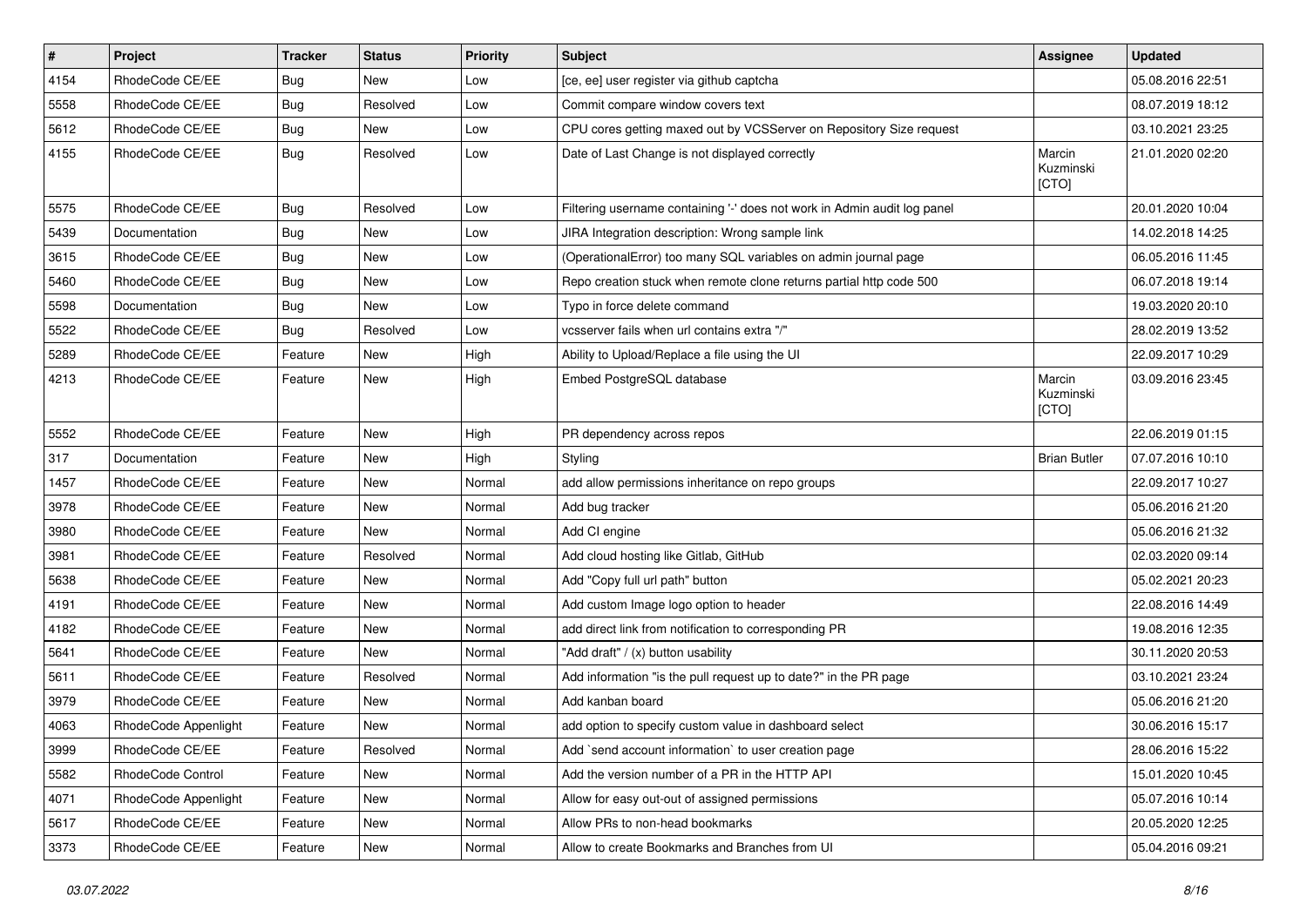| $\pmb{\#}$ | Project              | <b>Tracker</b> | <b>Status</b> | <b>Priority</b> | <b>Subject</b>                                                                           | Assignee                     | <b>Updated</b>   |
|------------|----------------------|----------------|---------------|-----------------|------------------------------------------------------------------------------------------|------------------------------|------------------|
| 4301       | RhodeCode CE/EE      | Feature        | New           | Normal          | [API] toggle force password reset in api for Idap users                                  |                              | 28.10.2016 15:43 |
| 5321       | RhodeCode CE/EE      | Feature        | Resolved      | Normal          | Audit logs                                                                               |                              | 21.06.2017 12:49 |
| 4062       | RhodeCode Appenlight | Feature        | New           | Normal          | A way to see browser breakdown for an error                                              |                              | 30.06.2016 15:16 |
| 4272       | RhodeCode CE/EE      | Feature        | New           | Normal          | Better SPAM protection                                                                   |                              | 12.10.2016 11:14 |
| 4044       | RhodeCode CE/EE      | Feature        | Resolved      | Normal          | Branch permissions                                                                       |                              | 30.08.2018 09:48 |
| 2882       | RhodeCode CE/EE      | Feature        | New           | Normal          | Bulk comment submit                                                                      |                              | 17.03.2016 17:50 |
| 5504       | RhodeCode CE/EE      | Feature        | New           | Normal          | Buttons to copy commit hash and to expand the commit message in the repo<br>summary view |                              | 26.10.2018 00:59 |
| 4219       | RhodeCode CE/EE      | Feature        | Resolved      | Normal          | [ce, ee] Add mandatory reviewers for pull requests                                       | Marcin<br>Kuzminski<br>[CTO] | 20.06.2017 15:23 |
| 4211       | RhodeCode CE/EE      | Feature        | Resolved      | Normal          | [ce, ee] increase webhook flexibility                                                    | Marcin<br>Kuzminski<br>[CTO] | 20.06.2022 10:55 |
| 4267       | RhodeCode CE/EE      | Feature        | Resolved      | Normal          | [ce, ee] jira tracker integration wildcard project key support                           | Daniel D                     | 10.10.2016 20:13 |
| 4232       | RhodeCode CE/EE      | Feature        | <b>New</b>    | Normal          | [ce, ee, pr, compare] redo diffs, support side by side diffs, html diffs                 | Daniel D                     | 25.10.2016 15:40 |
| 4175       | RhodeCode CE/EE      | Feature        | Resolved      | Normal          | [ce, ee] repo group integrations                                                         | Daniel D                     | 16.08.2016 20:00 |
| 4225       | RhodeCode CE/EE      | Feature        | Resolved      | Normal          | [ce, ee] repo group integrations cascade to child repo groups                            | Daniel D                     | 14.09.2016 11:12 |
| 4192       | RhodeCode CE/EE      | Feature        | Resolved      | Normal          | [ce, ee] slack/hipchat integrations group commits by branch pushed                       |                              | 09.09.2016 19:01 |
| 5600       | RhodeCode CE/EE      | Feature        | <b>New</b>    | Normal          | Change default repository landing page                                                   |                              | 27.01.2021 01:04 |
| 5187       | RhodeCode CE/EE      | Feature        | Resolved      | Normal          | changelog dynamic loading of commits                                                     |                              | 12.06.2018 12:31 |
| 5631       | RhodeCode CE/EE      | Feature        | New           | Normal          | Change target of PR                                                                      |                              | 31.07.2020 17:05 |
| 5637       | RhodeCode CE/EE      | Feature        | New           | Normal          | Clone URL templates - add per repository/namespace                                       |                              | 29.10.2020 09:38 |
| 5603       | RhodeCode CE/EE      | Feature        | Resolved      | Normal          | Code search - highlight matching search terms                                            |                              | 30.03.2020 11:16 |
| 148        | RhodeCode CE/EE      | Feature        | New           | Normal          | [comments] Add per file and multiline comments in a changeset                            |                              | 25.05.2016 10:20 |
| 5273       | RhodeCode CE/EE      | Feature        | <b>New</b>    | Normal          | Comment status                                                                           |                              | 07.04.2017 13:10 |
| 4222       | RhodeCode CE/EE      | Feature        | New           | Normal          | Configurable detection of READMEs                                                        |                              | 09.09.2016 10:05 |
| 5602       | RhodeCode CE/EE      | Feature        | Resolved      | Normal          | Copy full path only copies partial                                                       | Daniel D                     | 30.03.2020 16:04 |
| 4064       | RhodeCode Appenlight | Feature        | <b>New</b>    | Normal          | Create a multiple action feature for Reports and Logs lists                              |                              | 30.06.2016 15:18 |
| 5601       | RhodeCode CE/EE      | Feature        | Resolved      | Normal          | Default navigation should be by branch name not commit id                                |                              | 04.06.2020 23:51 |
| 3440       | RhodeCode CE/EE      | Feature        | New           | Normal          | [design, ux] mock-up user interface for adding a branch/bookmark                         |                              | 05.04.2016 09:21 |
| 4183       | RhodeCode CE/EE      | Feature        | Resolved      | Normal          | Different roles for PR reviewers                                                         | Daniel D                     | 12.10.2020 23:13 |
| 4074       | RhodeCode CE/EE      | Feature        | New           | Normal          | Edit review comment                                                                      | Bartłomiej<br>Wołyńczyk      | 17.04.2018 21:51 |
| 5469       | RhodeCode CE/EE      | Feature        | Resolved      | Normal          | elastisearch > 2.x not supported ?                                                       |                              | 21.01.2020 02:19 |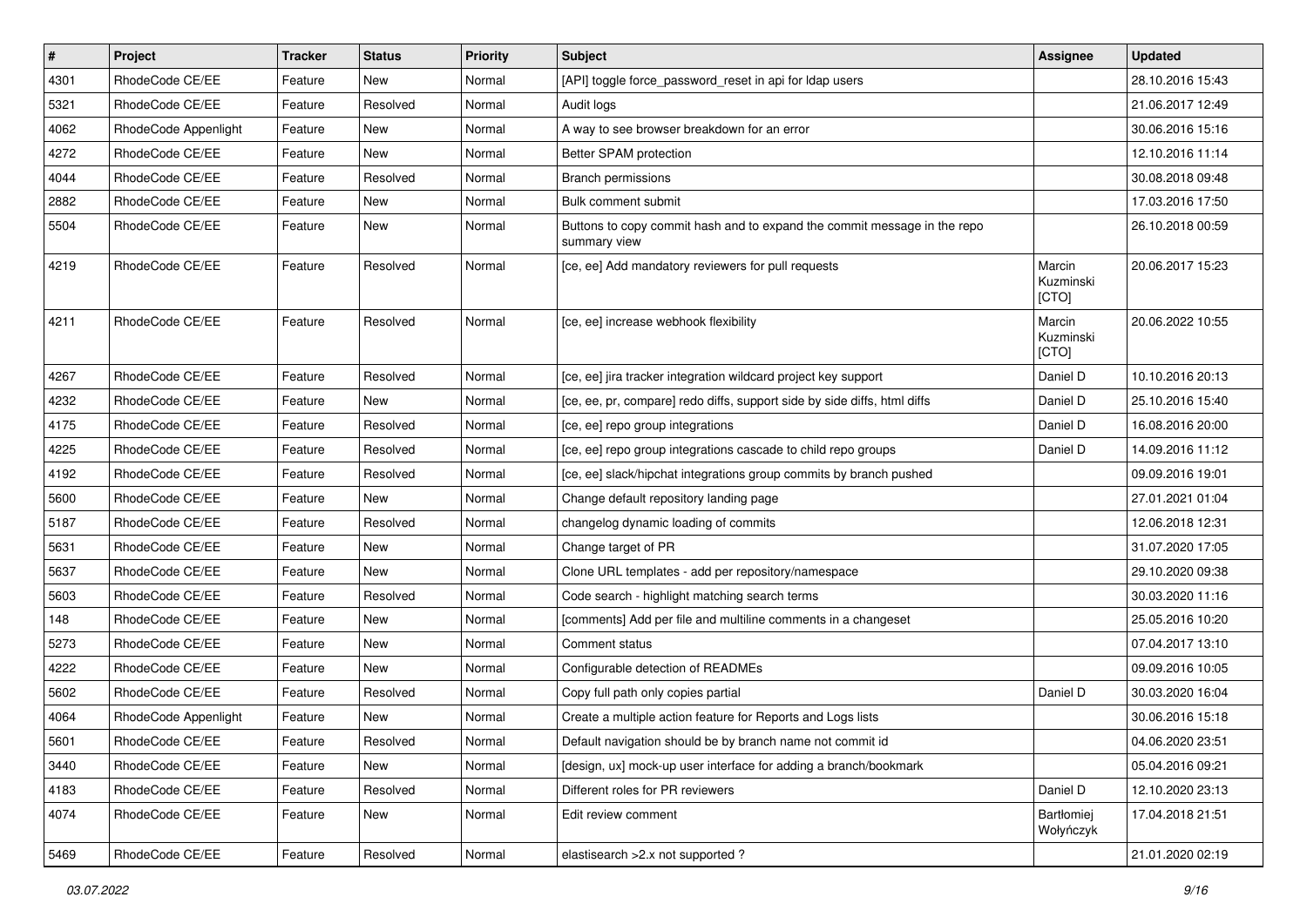| $\sharp$ | Project              | Tracker | <b>Status</b> | <b>Priority</b> | Subject                                                                                        | <b>Assignee</b>              | <b>Updated</b>   |
|----------|----------------------|---------|---------------|-----------------|------------------------------------------------------------------------------------------------|------------------------------|------------------|
| 3486     | RhodeCode CE/EE      | Feature | New           | Normal          | expose origin of permission in perm dict for users                                             |                              | 06.06.2016 10:54 |
| 5581     | RhodeCode CE/EE      | Feature | Resolved      | Normal          | expose `send_email` option in the HTTP API, for `comment_commit` and<br>`comment pull request` | Daniel D                     | 29.01.2020 11:46 |
| 3472     | RhodeCode CE/EE      | Feature | New           | Normal          | Expose unified hooks that can be used in SSH backend                                           |                              | 14.04.2016 17:54 |
| 5653     | RhodeCode CE/EE      | Feature | New           | Normal          | Extend SSH clone to support cloning by repo id.                                                | Marcin<br>Kuzminski<br>[CTO] | 17.02.2021 12:58 |
| 5534     | RhodeCode Control    | Feature | <b>New</b>    | Normal          | extract/preload subcommand                                                                     |                              | 14.02.2019 14:45 |
| 5595     | RhodeCode CE/EE      | Feature | New           | Normal          | Group code review mail notification                                                            |                              | 03.03.2020 10:17 |
| 5574     | RhodeCode CE/EE      | Feature | Resolved      | Normal          | hg: Information for external hooks                                                             |                              | 30.07.2020 15:40 |
| 1131     | RhodeCode CE/EE      | Feature | Resolved      | Normal          | Implement default reviewers for code review                                                    | Daniel D                     | 21.09.2016 18:28 |
| 4193     | RhodeCode CE/EE      | Feature | In Progress   | Normal          | Improve Filter Functionality in the Change Log                                                 | Marcin<br>Kuzminski<br>[CTO] | 22.09.2017 10:25 |
| 5548     | RhodeCode CE/EE      | Feature | New           | Normal          | Initial Search API                                                                             | Peter Colledge               | 07.07.2019 22:21 |
| 4157     | RhodeCode CE/EE      | Feature | New           | Normal          | [integrations] Integrate with industry standard SW development tools                           | Daniel D                     | 08.08.2016 12:55 |
| 687      | Documentation        | Feature | New           | Normal          | [Integraton ]- Elastic search integration                                                      | <b>Brian Butler</b>          | 01.07.2016 14:15 |
| 5256     | RhodeCode CE/EE      | Feature | <b>New</b>    | Normal          | Last repository access time.                                                                   |                              | 23.03.2017 16:34 |
| 4000     | RhodeCode CE/EE      | Feature | New           | Normal          | Make compare more functional                                                                   | Marcin<br>Kuzminski<br>[CTO] | 18.11.2017 19:11 |
| 2817     | RhodeCode CE/EE      | Feature | Resolved      | Normal          | Make largefiles downloadable from the interface                                                |                              | 27.03.2017 14:04 |
| 5586     | RhodeCode CE/EE      | Feature | New           | Normal          | @mention should be a link                                                                      |                              | 29.01.2020 11:46 |
| 5368     | RhodeCode CE/EE      | Feature | Resolved      | Normal          | Mercurial: Close branch before merging it                                                      | Mathieu Cantin               | 21.01.2020 02:11 |
| 5396     | RhodeCode CE/EE      | Feature | Resolved      | Normal          | Merge state with shadow repo should be created during pull request                             |                              | 12.10.2017 21:57 |
| 5585     | RhodeCode CE/EE      | Feature | Resolved      | Normal          | Minimize downtime on rccontrol upgrade                                                         |                              | 27.03.2020 09:45 |
| 5615     | RhodeCode CE/EE      | Feature | Resolved      | Normal          | Misleading message in PR diff view "File was deleted in this version"                          | Daniel D                     | 23.04.2020 17:40 |
| 4057     | RhodeCode Appenlight | Feature | New           | Normal          | Negation option for search filter                                                              |                              | 30.06.2016 15:12 |
| 5511     | RhodeCode CE/EE      | Feature | New           | Normal          | New feature to synchronize the fork with the remote repo from the summary page                 |                              | 13.11.2018 01:23 |
| 4056     | RhodeCode Appenlight | Feature | New           | Normal          | Optionally allow to filter graphs per machine in dashboard                                     |                              | 30.06.2016 15:12 |
| 659      | Documentation        | Feature | New           | Normal          | Peer to Peer Failover                                                                          | <b>Brian Butler</b>          | 01.07.2016 14:15 |
| 5271     | RhodeCode CE/EE      | Feature | New           | Normal          | Private comments                                                                               |                              | 07.04.2017 12:01 |
| 1055     | RhodeCode CE/EE      | Feature | Resolved      | Normal          | [pr, vcs] Expose the shadow repository of a pull request                                       | Martin<br>Bornhold           | 26.10.2016 10:33 |
| 5272     | RhodeCode CE/EE      | Feature | Resolved      | Normal          | Pull Request checklist                                                                         |                              | 21.01.2020 02:09 |
| 5642     | RhodeCode CE/EE      | Feature | Resolved      | Normal          | pull request version column in commit list                                                     |                              | 30.04.2021 08:53 |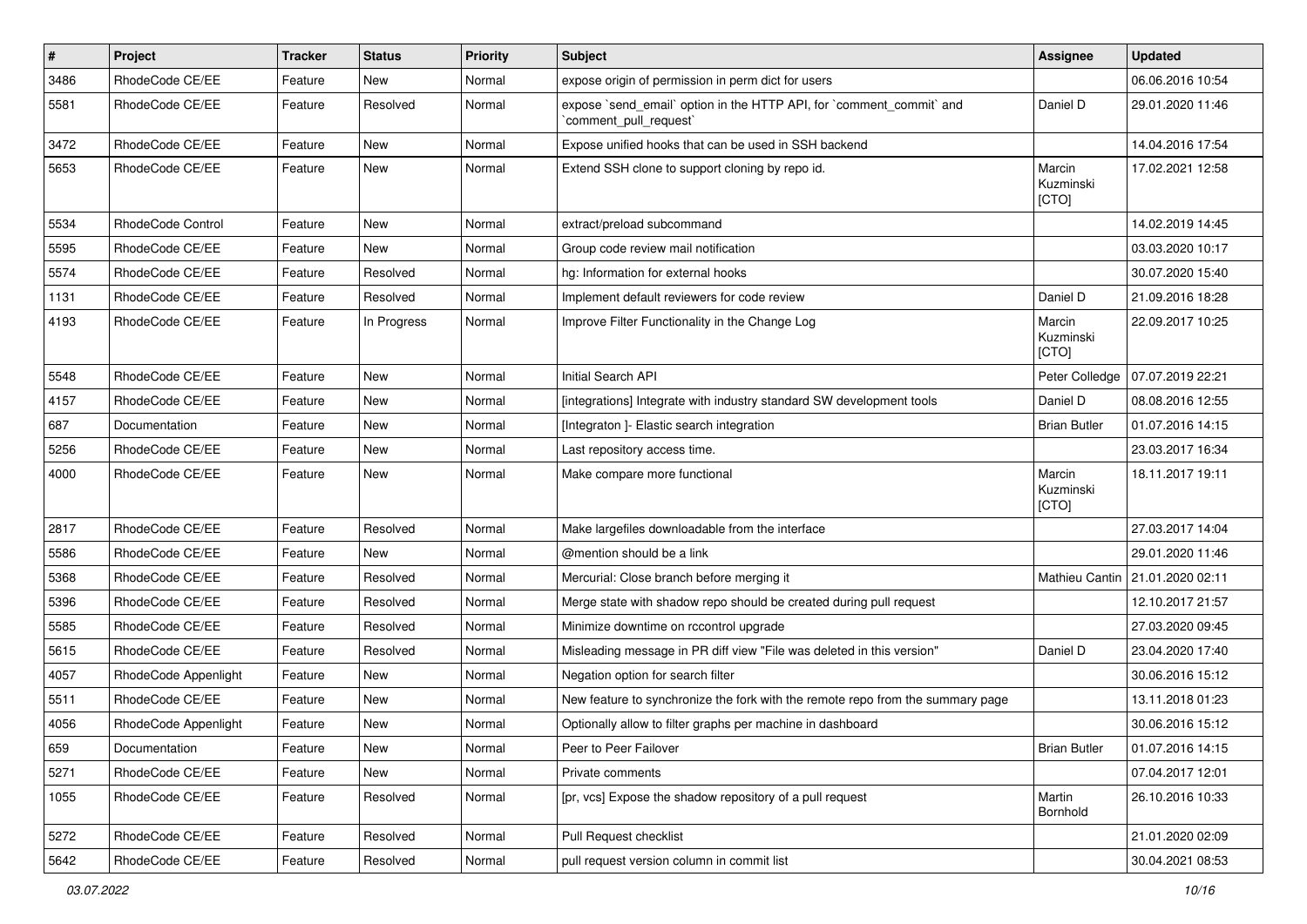| $\pmb{\#}$ | Project              | <b>Tracker</b> | <b>Status</b> | <b>Priority</b> | Subject                                                                                                    | Assignee                      | <b>Updated</b>   |
|------------|----------------------|----------------|---------------|-----------------|------------------------------------------------------------------------------------------------------------|-------------------------------|------------------|
| 5583       | RhodeCode CE/EE      | Feature        | Resolved      | Normal          | rcextensions hook for pull request comment                                                                 |                               | 23.04.2020 13:42 |
| 2539       | RhodeCode CE/EE      | Feature        | Feedback      | Normal          | Recursive deletion of resources                                                                            |                               | 20.04.2016 08:52 |
| 5635       | RhodeCode CE/EE      | Feature        | Resolved      | Normal          | Remember column sorted by of the "Pull Requests You Participate In" table                                  |                               | 30.11.2020 22:30 |
| 4060       | RhodeCode Appenlight | Feature        | New           | Normal          | Replayable requests                                                                                        |                               | 30.06.2016 15:15 |
| 5543       | RhodeCode CE/EE      | Feature        | <b>New</b>    | Normal          | Repo API should have equivalent get_repo_audit_logs() to User API call<br>get_user_audit_logs()            |                               | 26.02.2019 12:22 |
| 5278       | RhodeCode CE/EE      | Feature        | <b>New</b>    | Normal          | Require support for git repositories of the form git://                                                    |                               | 13.04.2017 15:20 |
| 4059       | RhodeCode Appenlight | Feature        | <b>New</b>    | Normal          | Server Monitoring                                                                                          |                               | 30.06.2016 15:15 |
| 4226       | RhodeCode CE/EE      | Feature        | <b>New</b>    | Normal          | [settings, system info] add VCS and Channelstream status to System Info                                    |                               | 14.09.2016 16:45 |
| 5614       | RhodeCode CE/EE      | Feature        | Resolved      | Normal          | Show context function name in hg diffs                                                                     |                               | 23.04.2020 13:43 |
| 5520       | RhodeCode CE/EE      | Feature        | Resolved      | Normal          | Show the head commits shas when the merge is prevented due to multiple heads                               |                               | 28.02.2019 13:52 |
| 5533       | RhodeCode Control    | Feature        | In Progress   | Normal          | Support busybox tar                                                                                        |                               | 09.02.2019 22:09 |
| 4207       | RhodeCode CE/EE      | Feature        | Resolved      | Normal          | Support for obsolescence markers in changelog UI                                                           |                               | 19.05.2017 16:14 |
| 5382       | RhodeCode CE/EE      | Feature        | <b>New</b>    | Normal          | Support for repository aliases                                                                             | Marcin<br>Kuzminski<br>[CTO]  | 04.09.2017 15:17 |
| 4061       | RhodeCode Appenlight | Feature        | <b>New</b>    | Normal          | Timezone for applications                                                                                  |                               | 30.06.2016 15:16 |
| 5316       | RhodeCode CE/EE      | Feature        | In Progress   | Normal          | UI should provide checkout URL for a SVN path                                                              |                               | 06.11.2017 21:59 |
| 5584       | RhodeCode CE/EE      | Feature        | New           | Normal          | "update pull request link" message on vcs client                                                           |                               | 23.01.2020 10:32 |
| 3455       | RhodeCode CE/EE      | Feature        | New           | Normal          | [ux] commit message search should render entire commit message                                             |                               | 07.04.2016 17:50 |
| 3460       | RhodeCode CE/EE      | Feature        | <b>New</b>    | Normal          | [ux, frontend] hide "show more" button when there is nothing more to show                                  |                               | 11.04.2016 13:37 |
| 4144       | RhodeCode CE/EE      | Feature        | New           | Normal          | [ux] improve enable/disable of notifications                                                               |                               | 02.08.2016 17:19 |
| 3977       | RhodeCode CE/EE      | Feature        | <b>New</b>    | Normal          | Wiki                                                                                                       |                               | 05.06.2016 21:11 |
| 5536       | RhodeCode CE/EE      | Feature        | Resolved      | Low             | Ability to disable server-side SSH key generation                                                          |                               | 28.02.2019 13:52 |
| 4017       | RhodeCode Appenlight | Feature        | New           | Low             | application logos need help                                                                                |                               | 14.06.2016 11:52 |
| 5613       | RhodeCode CE/EE      | Feature        | New           | Low             | Feature Request: Issue tracker link in new tab/window                                                      |                               | 03.10.2021 23:25 |
| 5643       | RhodeCode CE/EE      | Feature        | Resolved      | Low             | jump to bottom of review                                                                                   |                               | 30.04.2021 08:53 |
| 5442       | RhodeCode CE/EE      | Feature        | Resolved      | Low             | Preview of Jupyter notebooks                                                                               | Marcin<br>Kuzminski<br> [CTO] | 16.01.2019 16:33 |
| 4220       | RhodeCode Appenlight | Feature        | New           | Low             | Search params allow sorting of result.                                                                     |                               | 06.09.2016 16:33 |
| 5441       | RhodeCode CE/EE      | Feature        | New           | Low             | Some files not parsed as XML files                                                                         | Marcin<br>Kuzminski<br>[CTO]  | 12.06.2018 12:23 |
| 5491       | RhodeCode CE/EE      | Support        | New           | Urgent          | Upgrade RhodeCode Community + VCSSERVER from 4.10.4 to 4.12.4, pull request<br>stop working with reviewers |                               | 30.08.2018 09:47 |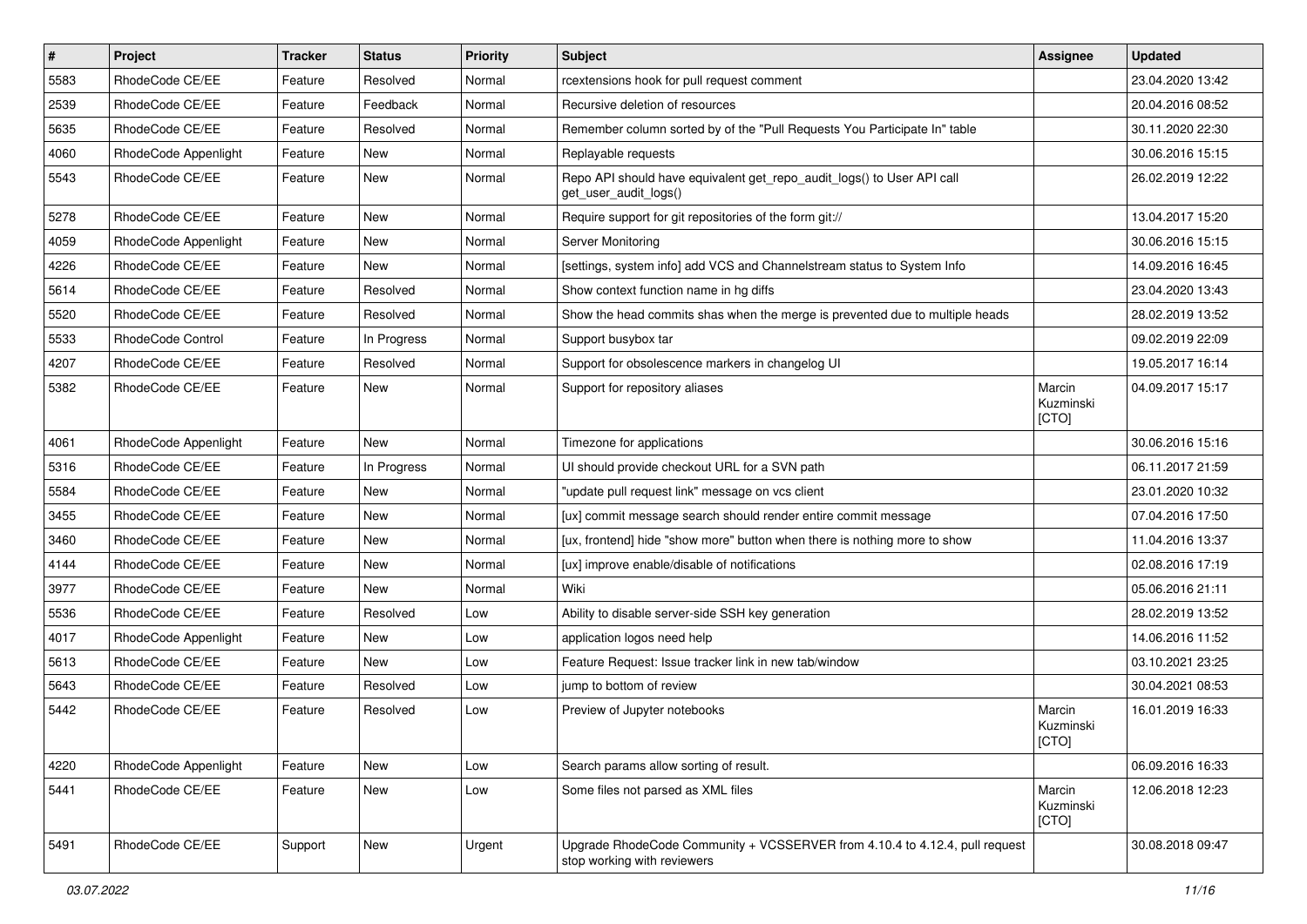| $\#$ | Project         | Tracker | <b>Status</b> | <b>Priority</b> | <b>Subject</b>                                                                                   | Assignee           | <b>Updated</b>   |
|------|-----------------|---------|---------------|-----------------|--------------------------------------------------------------------------------------------------|--------------------|------------------|
| 5639 | RhodeCode CE/EE | Support | New           | High            | 500 Internal Server Error   The server has either erred  after importing Database<br>from backup |                    | 22.11.2020 09:15 |
| 3364 | RhodeCode CE/EE | Support | New           | High            | Allow Specifying the Commit Message for Pull Request Merges                                      |                    | 17.04.2018 21:51 |
| 4677 | RhodeCode CE/EE | Support | Resolved      | High            | API get_repo_refs not working?                                                                   |                    | 19.12.2016 11:46 |
| 5516 | RhodeCode CE/EE | Support | Resolved      | High            | Cannot log into RhodeCode                                                                        | Thierry<br>Wynsdau | 28.05.2020 20:28 |
| 4243 | RhodeCode CE/EE | Support | Resolved      | High            | Gist visibility update?                                                                          | Martin<br>Bornhold | 27.09.2016 06:40 |
| 4269 | RhodeCode CE/EE | Support | Resolved      | Normal          | Allow flash messages to be permanently surpressed                                                | Marcin Lulek       | 14.10.2016 12:46 |
| 5423 | Documentation   | Support | Resolved      | Normal          | API-Documentation for Method "create_repo_group" faulty                                          |                    | 22.01.2018 16:23 |
| 5527 | RhodeCode CE/EE | Support | New           | Normal          | API: expose human readable failure reason                                                        |                    | 30.01.2019 17:43 |
| 4252 | RhodeCode CE/EE | Support | New           | Normal          | Backup & Recovery                                                                                |                    | 07.10.2016 19:47 |
| 5609 | RhodeCode CE/EE | Support | Resolved      | Normal          | Change git diff algorithm                                                                        |                    | 31.03.2020 22:08 |
| 5468 | RhodeCode CE/EE | Support | New           | Normal          | Check logic for updating last commit for repository groups                                       |                    | 30.08.2018 09:47 |
| 5496 | RhodeCode CE/EE | Support | New           | Normal          | database migration 4.11.6 mysql to 4.12.4 postgres                                               |                    | 27.08.2018 21:17 |
| 5529 | Documentation   | Support | New           | Normal          | Documentation does not detail watched repositories                                               |                    | 07.02.2019 00:16 |
| 5237 | Documentation   | Support | New           | Normal          | documentation for DR                                                                             |                    | 06.03.2017 23:34 |
| 5591 | Documentation   | Support | New           | Normal          | documentation typo                                                                               |                    | 04.02.2020 19:43 |
| 5499 | RhodeCode CE/EE | Support | New           | Normal          | ERROR [celery.worker.consumer.consumer] consumer: Cannot connect                                 |                    | 11.09.2018 08:39 |
| 5546 | RhodeCode CE/EE | Support | Resolved      | Normal          | experiments with mercurial 4.9                                                                   |                    | 26.03.2019 09:23 |
| 5503 | RhodeCode CE/EE | Support | New           | Normal          | failed to upgrade to 4.13.3                                                                      |                    | 06.11.2018 18:28 |
| 5618 | RhodeCode CE/EE | Support | New           | Normal          | Getting HTTP 502 Bad Gateway when trying to push (or clone) on a slow network                    |                    | 27.05.2020 21:56 |
| 5497 | RhodeCode CE/EE | Support | New           | Normal          | hg push hangs                                                                                    |                    | 30.08.2018 22:15 |
| 5375 | RhodeCode CE/EE | Support | Resolved      | Normal          | How do I configure "Go to" to just search repository names?                                      |                    | 16.08.2017 18:00 |
| 5554 | RhodeCode CE/EE | Support | Resolved      | Normal          | How to increase number of commits shown in pagination on dashboard and<br>changelog              |                    | 21.01.2020 02:08 |
| 5255 | RhodeCode CE/EE | Support | New           | Normal          | I can't access issues created by me from mail                                                    |                    | 04.04.2017 11:28 |
| 3332 | RhodeCode CE/EE | Support | New           | Normal          | LDAP settings page: Add button "test connection"                                                 |                    | 17.03.2016 10:23 |
| 5495 | RhodeCode CE/EE | Support | New           | Normal          | Idap to crowd users_groups sync source                                                           |                    | 10.09.2018 22:09 |
| 4244 | RhodeCode CE/EE | Support | Resolved      | Normal          | mod_dav_svn template error when using auth_realm with spaces in it                               | Martin<br>Bornhold | 28.09.2016 12:07 |
| 5677 | RhodeCode CE/EE | Support | New           | Normal          | PR cross merge                                                                                   |                    | 28.01.2022 16:59 |
| 4081 | RhodeCode CE/EE | Support | Resolved      | Normal          | Receiving server 500 error when trying to clone repo from windows client using<br>eclipse        |                    | 12.07.2016 14:30 |
| 4303 | RhodeCode CE/EE | Support | New           | Normal          | rhodecode instance                                                                               |                    | 08.11.2016 16:32 |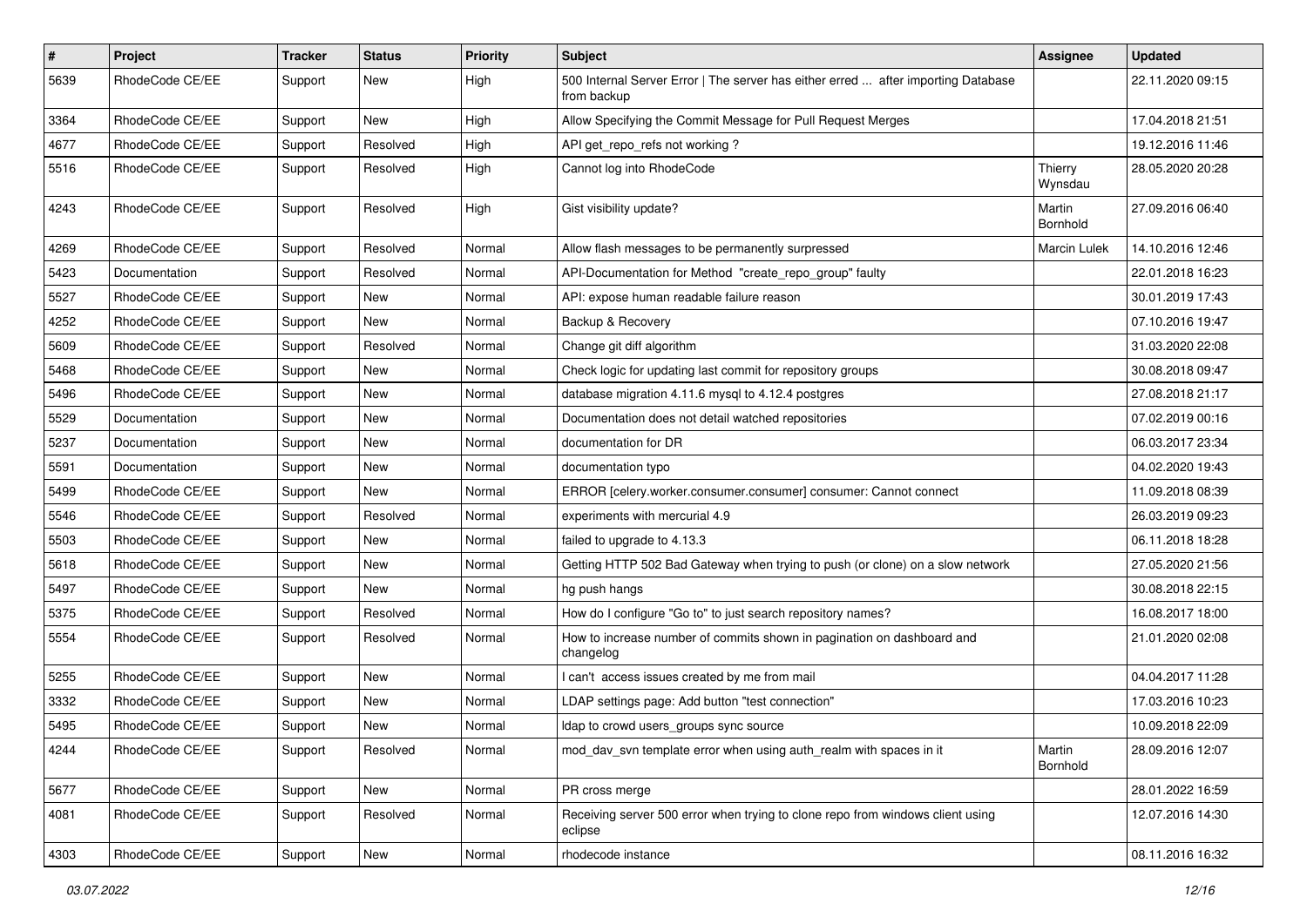| $\pmb{\#}$ | Project         | <b>Tracker</b> | <b>Status</b> | <b>Priority</b> | Subject                                                                                                                           | Assignee                     | <b>Updated</b>   |
|------------|-----------------|----------------|---------------|-----------------|-----------------------------------------------------------------------------------------------------------------------------------|------------------------------|------------------|
| 3967       | RhodeCode CE/EE | Support        | In Progress   | Normal          | Server 500 error                                                                                                                  |                              | 11.08.2016 13:39 |
| 5484       | RhodeCode CE/EE | Support        | <b>New</b>    | Normal          | Setting up ssh, remote hg not found                                                                                               |                              | 06.07.2018 23:41 |
| 5593       | RhodeCode CE/EE | Support        | New           | Normal          | SSH connections                                                                                                                   |                              | 17.02.2020 16:18 |
| 5395       | RhodeCode CE/EE | Support        | Resolved      | Normal          | Svn protocols and performance                                                                                                     |                              | 04.04.2019 18:08 |
| 5541       | RhodeCode CE/EE | Support        | New           | Normal          | <b>SVN Settings: Repository Patterns</b>                                                                                          |                              | 16.12.2019 15:35 |
| 5394       | RhodeCode CE/EE | Support        | <b>New</b>    | Normal          | SVN to Git / Mercurial Migration                                                                                                  |                              | 03.10.2017 09:29 |
| 5269       | RhodeCode CE/EE | Support        | <b>New</b>    | Normal          | Upgrade from RC EE 3.7.1 to RC EE 4.x                                                                                             |                              | 29.06.2017 19:36 |
| 5544       | RhodeCode CE/EE | Support        | Resolved      | Normal          | Use of authentication token with LDAP account results in account lockout when max<br>bad password attempts are configured in LDAP |                              | 27.02.2019 10:09 |
| 4227       | RhodeCode CE/EE | Support        | Resolved      | Normal          | VBScript files detected as text/plain - no syntax highlighting                                                                    |                              | 14.09.2016 22:38 |
| 4251       | RhodeCode CE/EE | Task           | Feedback      | High            | [customer] Pull request with subrepos                                                                                             | Martin<br>Bornhold           | 10.11.2016 17:52 |
| 5391       | RhodeCode CE/EE | Task           | Resolved      | High            | Secure Email change                                                                                                               |                              | 17.04.2018 21:50 |
| 4235       | RhodeCode CE/EE | Task           | Resolved      | High            | Support GIT LFS server                                                                                                            |                              | 23.03.2017 17:24 |
| 5404       | RhodeCode CE/EE | Task           | <b>New</b>    | Normal          | Add an option to detach review rules when deleting an user                                                                        |                              | 22.11.2017 11:23 |
| 4282       | RhodeCode CE/EE | Task           | Resolved      | Normal          | Add inode limit together with disk usage                                                                                          | Marcin<br>Kuzminski<br>[CTO] | 19.10.2016 12:18 |
| 5537       | RhodeCode CE/EE | Task           | Resolved      | Normal          | Add owner to create pull request API                                                                                              |                              | 28.02.2019 13:52 |
| 5229       | RhodeCode CE/EE | Task           | Resolved      | Normal          | add support for https://clipboardjs.com/                                                                                          |                              | 21.01.2020 02:19 |
| 5225       | RhodeCode CE/EE | Task           | Resolved      | Normal          | add tag of author/contribitor to comments                                                                                         |                              | 11.05.2017 11:10 |
| 4290       | RhodeCode CE/EE | Task           | New           | Normal          | Allow to transplant the review status to merged commits                                                                           |                              | 17.04.2018 21:50 |
| 3260       | RhodeCode CE/EE | Task           | <b>New</b>    | Normal          | api: expose get_repo_node method                                                                                                  |                              | 17.03.2016 12:56 |
| 5201       | RhodeCode CE/EE | Task           | Resolved      | Normal          | API: implement describe-methods                                                                                                   |                              | 13.02.2017 15:57 |
| 3093       | Documentation   | Task           | <b>New</b>    | Normal          | [API] - update hg/git update pr API. Auto updates PR on push                                                                      | <b>Brian Butler</b>          | 01.07.2016 14:15 |
| 3362       | RhodeCode CE/EE | Task           | <b>New</b>    | Normal          | auth-plugins, indicate visually that plugin is turned on but NOT enabled                                                          |                              | 22.03.2016 19:03 |
| 4666       | RhodeCode CE/EE | Task           | Resolved      | Normal          | Bump git and mercurial to latest versions                                                                                         |                              | 02.12.2016 19:01 |
| 2944       | RhodeCode CE/EE | Task           | <b>New</b>    | Normal          | Bump gunicorn to 19.4 version                                                                                                     |                              | 17.03.2016 12:58 |
| 5184       | RhodeCode CE/EE | Task           | Resolved      | Normal          | bump pyramid to 1.7.X                                                                                                             |                              | 06.02.2017 21:50 |
| 4283       | RhodeCode CE/EE | Task           | Resolved      | Normal          | bump whoosh to 2.7.4 release                                                                                                      |                              | 13.12.2016 21:08 |
| 3239       | RhodeCode CE/EE | Task           | Resolved      | Normal          | Catch all route for repo page or repo group page is always executing checks for<br>every page                                     |                              | 21.04.2016 11:30 |
| 4163       | RhodeCode CE/EE | Task           | <b>New</b>    | Normal          | [ce, ee] celery refactor + upgrade                                                                                                |                              | 15.08.2016 12:32 |
| 4147       | RhodeCode CE/EE | Task           | New           | Normal          | [ce, ee, docs] Events documentation                                                                                               | Daniel D                     | 15.08.2016 12:33 |
| 4197       | RhodeCode CE/EE | Task           | New           | Normal          | [ce, ee] get list of users with their permissions to a repository                                                                 | Daniel D                     | 22.09.2017 10:30 |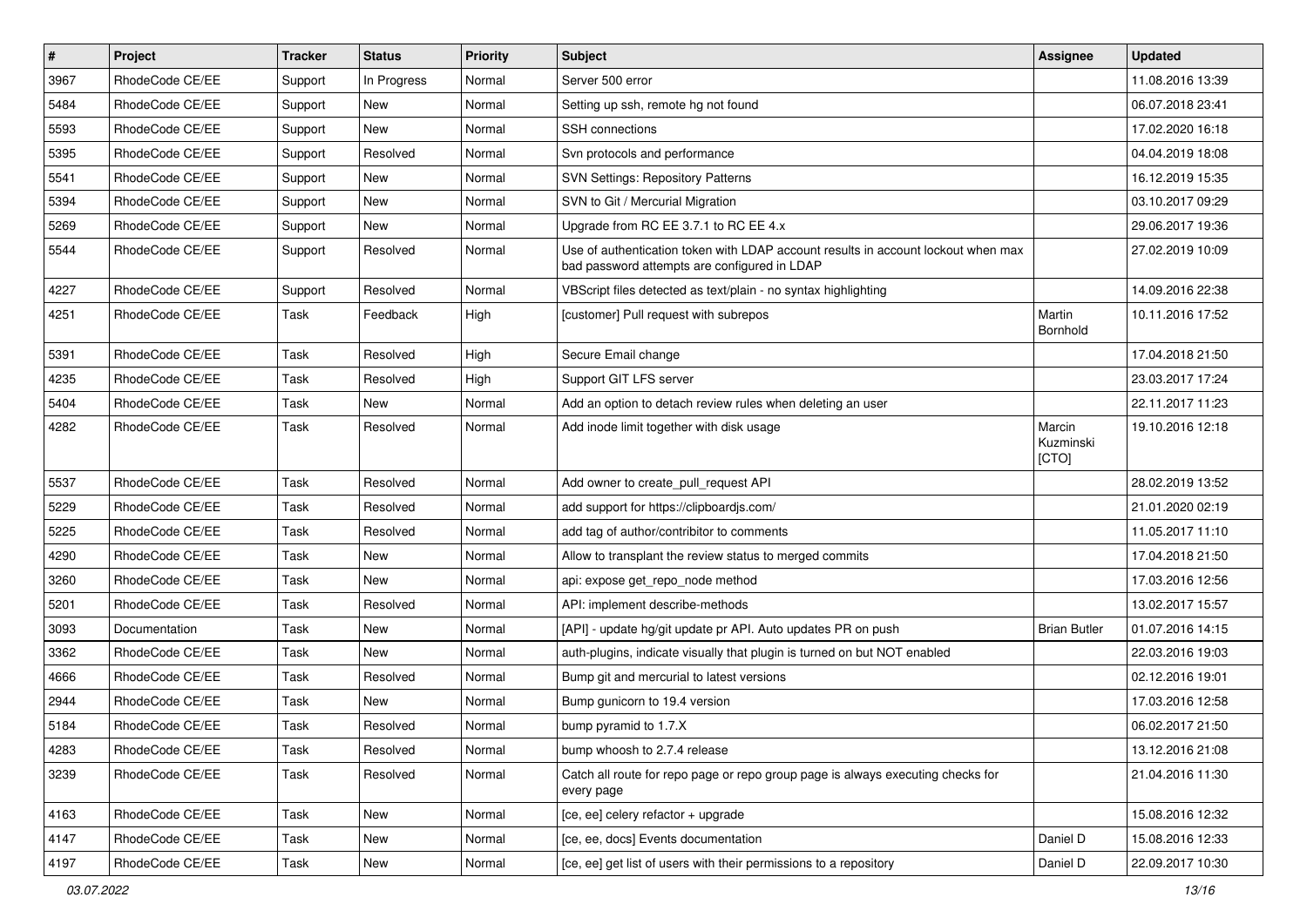| $\sharp$ | Project                | <b>Tracker</b> | <b>Status</b> | <b>Priority</b> | <b>Subject</b>                                                                                        | Assignee                     | <b>Updated</b>   |
|----------|------------------------|----------------|---------------|-----------------|-------------------------------------------------------------------------------------------------------|------------------------------|------------------|
| 4179     | RhodeCode CE/EE        | Task           | New           | Normal          | [ce, ee] refine perms summary list                                                                    | Daniel D                     | 14.09.2016 12:09 |
| 4288     | RhodeCode CE/EE        | Task           | Resolved      | Normal          | [ce, ee] unify controllers that use diffs                                                             | Daniel D                     | 02.08.2017 11:41 |
| 4246     | RhodeCode CE/EE        | Task           | New           | Normal          | [ce, ee, vcs, git] add tests for annotated git tags                                                   | Daniel D                     | 13.02.2018 18:03 |
| 3454     | RhodeCode CE/EE        | Task           | Feedback      | Normal          | [ce/ee] visually differentiate the two editions                                                       | Marcin<br>Kuzminski<br>[CTO] | 10.08.2016 03:30 |
| 4120     | RhodeCode CE/EE        | Task           | New           | Normal          | [ce] replace get_repo_nodes api                                                                       | Daniel D                     | 17.04.2018 21:49 |
| 4140     | RhodeCode CE/EE        | Task           | Resolved      | Normal          | Check middleware chain status, and Verify that special middleware is catching<br>exceptions correctly |                              | 23.08.2016 12:13 |
| 5270     | RhodeCode CE/EE        | Task           | <b>New</b>    | Normal          | Comments updates                                                                                      | Bartłomiej<br>Wołyńczyk      | 17.04.2018 21:51 |
| 4245     | RhodeCode CE/EE        | Task           | Resolved      | Normal          | Convert control command to use http mode by default                                                   | Marcin<br>Kuzminski<br>[CTO] | 14.10.2016 16:13 |
| 3333     | <b>RhodeCode Tools</b> | <b>Task</b>    | <b>New</b>    | Normal          | Create rhodecode-tools backup command for backup of RhodeCode Enterprise                              |                              | 17.03.2016 12:43 |
| 4238     | RhodeCode CE/EE        | Task           | Resolved      | Normal          | default reviewers updates                                                                             | Daniel D                     | 06.10.2016 14:26 |
| 2744     | RhodeCode CE/EE        | Task           | Resolved      | Normal          | Deprecating Internet Explorer                                                                         |                              | 06.07.2016 12:04 |
| 4311     | RhodeCode CE/EE        | Task           | Resolved      | Normal          | Diffs feedback                                                                                        | Daniel D                     | 26.11.2016 14:10 |
| 3556     | RhodeCode CE/EE        | Task           | Resolved      | Normal          | Disable and rename initial_repo_scan flag                                                             | Marcin<br>Kuzminski<br>[CTO] | 22.04.2016 14:33 |
| 4669     | RhodeCode CE/EE        | Task           | New           | Normal          | disable pytest sugar on nix-build                                                                     |                              | 01.12.2016 12:52 |
| 4237     | RhodeCode CE/EE        | Task           | Resolved      | Normal          | Enable HTTP support                                                                                   | Martin<br>Bornhold           | 12.10.2016 11:51 |
| 5265     | RhodeCode CE/EE        | Task           | Resolved      | Normal          | Enable phases support                                                                                 |                              | 11.05.2017 11:10 |
| 682      | Documentation          | Task           | New           | Normal          | Error Msg guide                                                                                       | <b>Brian Butler</b>          | 01.07.2016 14:15 |
| 3377     | RhodeCode CE/EE        | Task           | New           | Normal          | extra fields types extensions                                                                         |                              | 24.03.2016 15:23 |
| 4045     | RhodeCode CE/EE        | Task           | New           | Normal          | File permissions                                                                                      |                              | 17.04.2018 21:49 |
| 4281     | RhodeCode CE/EE        | Task           | Resolved      | Normal          | Fix docs on To `increase database performance`                                                        | Marcin<br>Kuzminski<br>[CTO] | 18.10.2016 16:39 |
| 4203     | RhodeCode CE/EE        | Task           | Resolved      | Normal          | Get rid of svn.proxy.parent_path_root, and replace it with reading storage location<br>from Database  | Martin<br>Bornhold           | 22.09.2016 14:31 |
| 5386     | RhodeCode CE/EE        | Task           | Resolved      | Normal          | Increase security for Email Change                                                                    | Marcin<br>Kuzminski<br>[CTO] | 17.02.2018 17:29 |
| 4181     | RhodeCode CE/EE        | Task           | Resolved      | Normal          | Integrations: allow root repos only integrations                                                      | Daniel D                     | 31.08.2016 17:44 |
| 4180     | RhodeCode CE/EE        | Task           | Resolved      | Normal          | integrations: possible limit the updates sent                                                         | Daniel D                     | 22.08.2016 12:22 |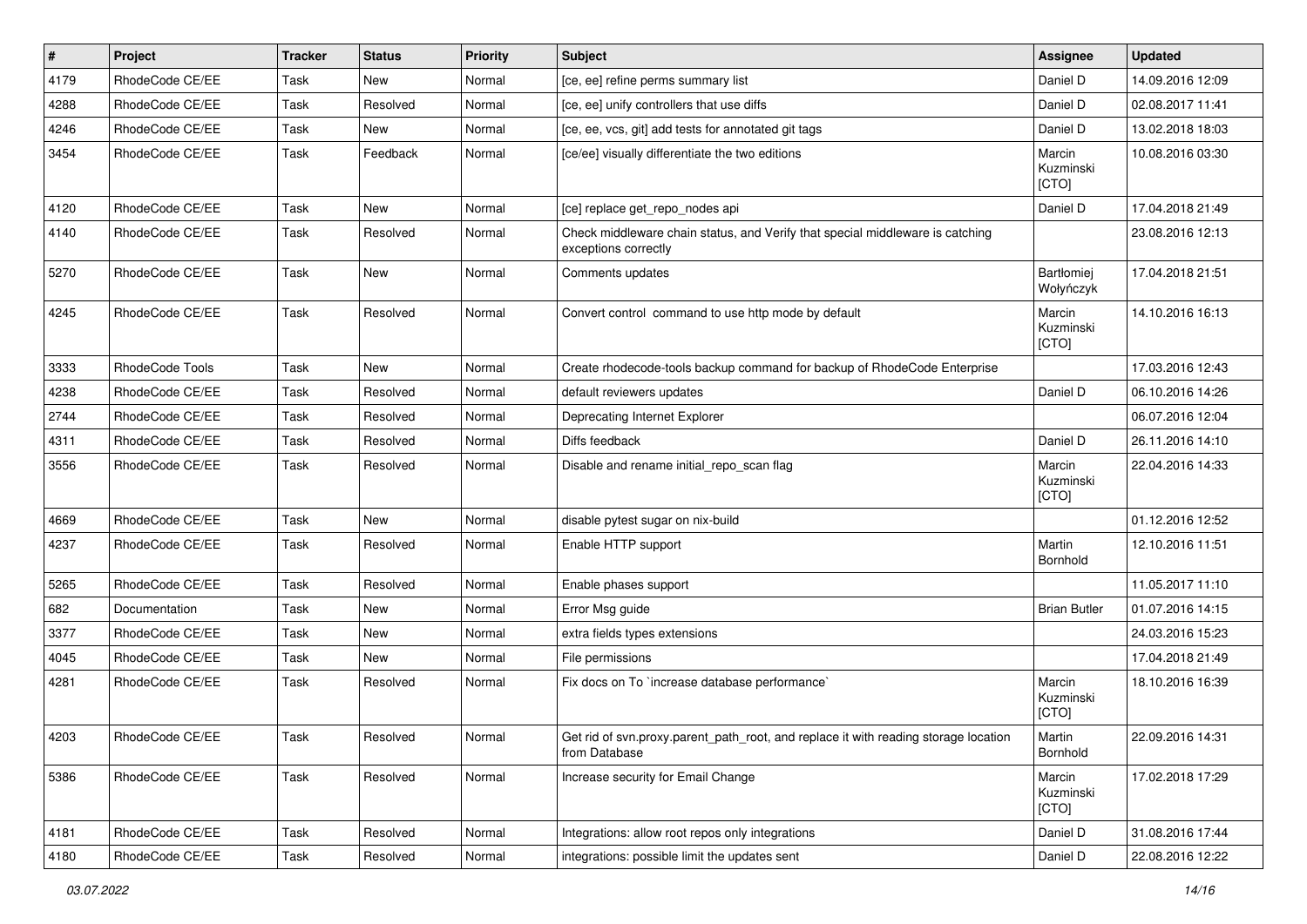| $\pmb{\#}$ | Project              | <b>Tracker</b> | <b>Status</b> | <b>Priority</b> | <b>Subject</b>                                                                                     | <b>Assignee</b>              | <b>Updated</b>   |
|------------|----------------------|----------------|---------------|-----------------|----------------------------------------------------------------------------------------------------|------------------------------|------------------|
| 5200       | RhodeCode CE/EE      | Task           | <b>New</b>    | Normal          | investigate search improvements                                                                    |                              | 16.12.2019 16:04 |
| 4305       | RhodeCode CE/EE      | Task           | Resolved      | Normal          | Meta-tagging could be excluded from limit                                                          |                              | 09.11.2016 19:27 |
| 5221       | RhodeCode CE/EE      | Task           | Resolved      | Normal          | Missing comment type in emails                                                                     |                              | 19.02.2017 21:46 |
| 3261       | RhodeCode CE/EE      | Task           | New           | Normal          | mousetrap.js bump to latest 1.5.X version                                                          |                              | 17.03.2016 12:52 |
| 4194       | RhodeCode CE/EE      | Task           | Resolved      | Normal          | move svn http backend out of labs into a real VCS settings                                         | Lisa Quatmann                | 14.09.2016 23:16 |
| 3484       | RhodeCode CE/EE      | Task           | New           | Normal          | oauth: reduce required permissions for 3rd party                                                   |                              | 13.04.2016 12:33 |
| 5203       | RhodeCode CE/EE      | Task           | Resolved      | Normal          | optimise large repos speed                                                                         |                              | 08.09.2017 16:10 |
| 4153       | RhodeCode CE/EE      | Task           | Resolved      | Normal          | Optimize readme fetching by changing the system of readme detection                                | Johannes<br>Bornhold         | 09.09.2016 10:17 |
| 4151       | RhodeCode CE/EE      | Task           | Resolved      | Normal          | [packaging] Subversion to current 1.9.X                                                            |                              | 09.09.2016 10:18 |
| 5150       | RhodeCode CE/EE      | Task           | Resolved      | Normal          | Password reset promts in my account should be hidden in accounts that are not of<br>type rhodecode | Marcin<br>Kuzminski<br>[CTO] | 02.01.2017 16:34 |
| 4202       | RhodeCode CE/EE      | Task           | Resolved      | Normal          | Polish the 503.html page                                                                           | Daniel D                     | 30.08.2016 23:54 |
| 4234       | RhodeCode CE/EE      | Task           | New           | Normal          | prepare and test RhodeCode VM image for AWS                                                        | <b>Marcin Lulek</b>          | 11.07.2017 13:32 |
| 5326       | RhodeCode CE/EE      | Task           | Resolved      | Normal          | Public usergroup profile                                                                           | Bartłomiej<br>Wołyńczyk      | 22.02.2018 15:44 |
| 3092       | Documentation        | Task           | <b>New</b>    | Normal          | [RCE, ini] - doc available settings + check tender with Gemalto hacks                              | <b>Brian Butler</b>          | 01.07.2016 14:15 |
| 4169       | RhodeCode CE/EE      | Task           | Resolved      | Normal          | re-architecture celery support                                                                     |                              | 17.11.2017 19:21 |
| 4297       | RhodeCode CE/EE      | Task           | Resolved      | Normal          | redo the my-pull-requests page to use the datagrid                                                 | Marcin<br>Kuzminski<br>[CTO] | 01.11.2016 09:31 |
| 5235       | RhodeCode CE/EE      | Task           | Resolved      | Normal          | relative image support                                                                             |                              | 10.03.2017 23:37 |
| 4108       | RhodeCode CE/EE      | Task           | Resolved      | Normal          | Release 4.2.2                                                                                      |                              | 14.10.2016 13:08 |
| 4670       | RhodeCode CE/EE      | Task           | Resolved      | Normal          | Release 4.5.1                                                                                      | Marcin<br>Kuzminski<br>[CTO] | 06.12.2016 21:13 |
| 4678       | RhodeCode CE/EE      | Task           | Resolved      | Normal          | Release 4.5.2                                                                                      |                              | 19.12.2016 17:32 |
| 4052       | RhodeCode Appenlight | Task           | <b>New</b>    | Normal          | release fixes                                                                                      | <b>Marcin Lulek</b>          | 29.06.2016 12:14 |
| 5198       | RhodeCode CE/EE      | Task           | Resolved      | Normal          | remove pyro4 from enterprise                                                                       |                              | 07.02.2017 19:28 |
| 3376       | RhodeCode CE/EE      | Task           | New           | Normal          | Repo action plugins                                                                                |                              | 24.03.2016 15:21 |
| 3504       | RhodeCode CE/EE      | Task           | In Progress   | Normal          | [routing] Move static assets under a common prefix                                                 |                              | 19.07.2016 12:27 |
| 5202       | RhodeCode CE/EE      | Task           | Resolved      | Normal          | run git gc and git repack on GIT repos when we have a scheduler via celery in<br>pyramid           |                              | 04.12.2017 20:49 |
| 5343       | RhodeCode CE/EE      | Task           | Resolved      | Normal          | SSH key management and SSH support                                                                 |                              | 18.08.2017 23:50 |
| 4312       | RhodeCode CE/EE      | Task           | New           | Normal          | Storage location changes                                                                           |                              | 11.07.2017 13:31 |